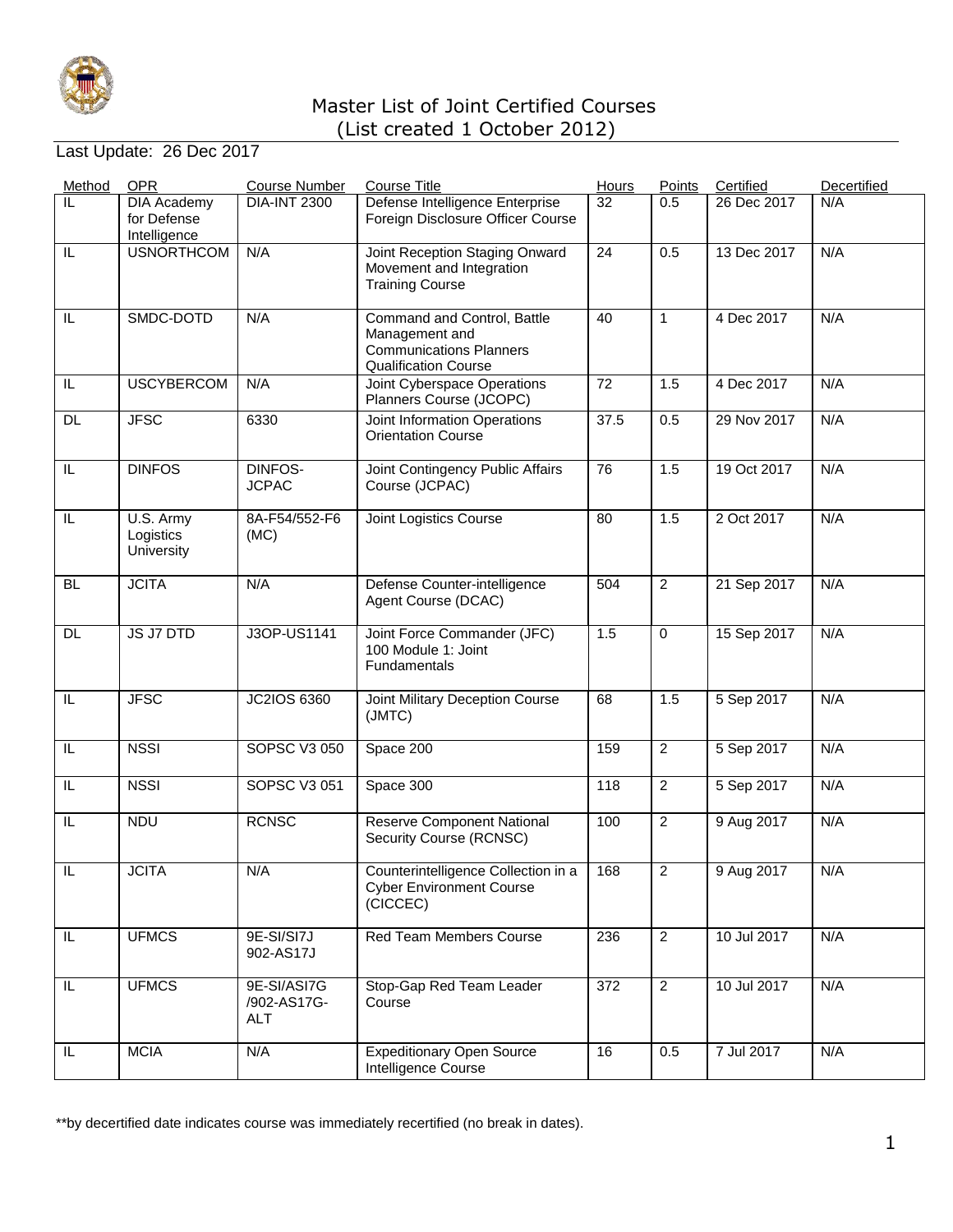

| Method    | <b>OPR</b>        | <b>Course Number</b>            | <b>Course Title</b>                                                                                                      | <b>Hours</b> | Points         | Certified   | Decertified |
|-----------|-------------------|---------------------------------|--------------------------------------------------------------------------------------------------------------------------|--------------|----------------|-------------|-------------|
| DL        | <b>USNORTHCOM</b> | JDOC cV1                        | Joint Domestic Operations Course<br>(JDOC)                                                                               | 50           | 1              | 28 Jun 2017 | N/A         |
| IL        | <b>UFMCS</b>      | 9E-SI/ASI7G<br>/902-AS17G       | <b>Red Team Leaders Course</b>                                                                                           | 732          | $\overline{2}$ | 21 Jun 2017 | N/A         |
| IL        | <b>JFSC</b>       | N/A                             | <b>Homeland Security Planners</b><br>Course (HLSPC)                                                                      | 40           | $\mathbf{1}$   | 12 May 2017 | N/A         |
| IL        | <b>JFSC</b>       | JC4IC6340                       | Joint Command, Control,<br>Communications, Computers and<br>Intelligence/Cyber Staff and<br>Operations Course (JC4ICSOC) | 110.5        | 2.0            | 17 Apr 2017 | N/A         |
| IL        | <b>MDA/GMS</b>    | <b>SBC604</b>                   | <b>Ground Based Midcourse</b><br>Defense (GMD) Course                                                                    | 36.5         | 0.5            | 31 Mar 2017 | N/A         |
| IL        | <b>USNORTHCOM</b> | N/A                             | Joint Force Headquarters/Joint<br><b>Task Force Staff Training Course</b><br>(JSTC)                                      | 24           | 0.5            | 31 Mar 2017 | N/A         |
| IL        | SMDC-DOTD         | 2F-F210/233-<br>F <sub>24</sub> | Ground-based Midcourse Defense<br>(GMD) Missile Defense Officer<br>(MDO) Course                                          | 145.5        | $\overline{2}$ | 27 Mar 2017 | N/A         |
| <b>BL</b> | <b>NMITC</b>      | N/A                             | Marine Air-Ground Task Force<br>CI/HUMINT                                                                                | 792          | $\overline{2}$ | 27 Mar 2017 | N/A         |
| IL        | JFCC-IMD          | <b>MD-170</b>                   | Missile Defense Asset<br>Management Familiarization<br>Course                                                            | 6            | $\Omega$       | 27 Mar 2017 | N/A         |
| IL        | JFCC IMD J7       | MD 370                          | Missile Defense Asset<br>Management User Course                                                                          | 14           | $\mathbf 0$    | 27 Mar 2017 | N/A         |
| IL        | SMDC-DOTD         | 2G-F151/250-<br>F82             | USNORTHCOM/NORAD<br>Command Center, N2C2                                                                                 | 16           | 0.5            | 27 Mar 2017 | N/A         |
| IL        | <b>JTS</b>        | S359<br><b>CDP 4902</b>         | <b>Joint Targeting Staff</b><br><b>Familiarization for Partners</b><br>Course                                            | 40           | $\mathbf{1}$   | 14 Mar 2017 | N/A         |
| IL        | <b>JTS</b>        | S357<br><b>CDP 4904</b>         | <b>Battle Damage Assessment</b><br>Course                                                                                | 40           | 1              | 17 Feb 2017 | N/A         |
| IL        | $\overline{JTS}$  | S336<br>CDP 05YG                | <b>Collateral Damage Estimation</b><br>(CDE) Qualification Course                                                        | 40           | $\mathbf{1}$   | 17 Feb 2017 | N/A         |
| IL        | <b>JTS</b>        | S360<br>CDP: 4901               | Joint Targeting Applications<br>Course                                                                                   | 40           | $\mathbf{1}$   | 17 Feb 2017 | N/A         |
| IL        | <b>JTS</b>        | N/A                             | Joint Targeting Staff<br><b>Familiarization Course</b>                                                                   | 40           | $\mathbf{1}$   | 17 Feb 2017 | N/A         |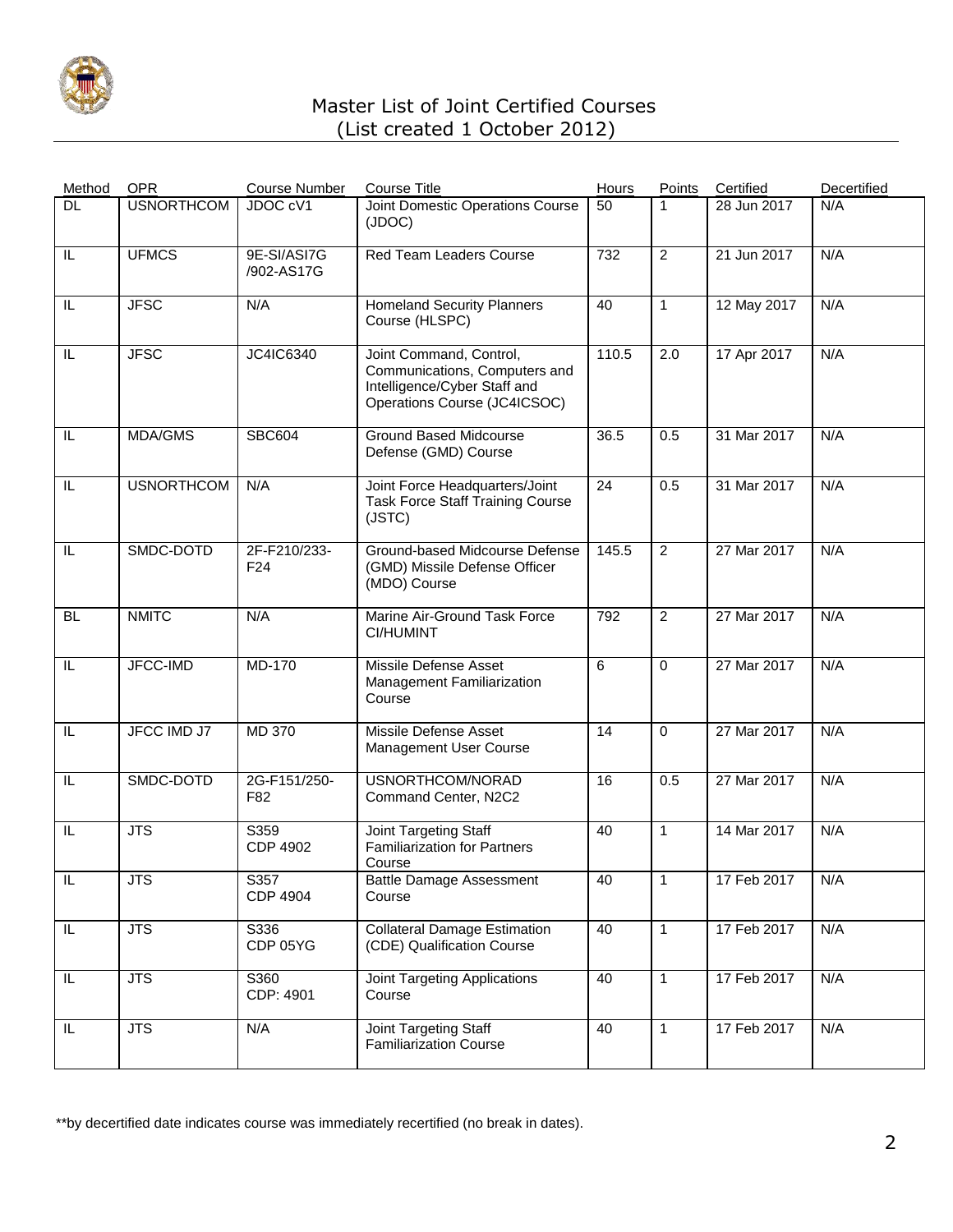

| Method    | <b>OPR</b>     | <b>Course Number</b>    | <b>Course Title</b>                                                                                                        | Hours | Points         | Certified   | Decertified |
|-----------|----------------|-------------------------|----------------------------------------------------------------------------------------------------------------------------|-------|----------------|-------------|-------------|
| IL        | <b>JTS</b>     | S359<br><b>CDP 4902</b> | <b>Joint Targeting Staff Course</b>                                                                                        | 120   | 2              | 17 Feb 2017 | N/A         |
| <b>BL</b> | <b>IWTC</b>    | N/A                     | Navy FORMICA Course                                                                                                        | 80    | 1.5            | 17 Feb 2017 | N/A         |
| IL        | <b>JID</b>     | JT 310                  | Advanced Joint Interface Control<br>Cell (JICC) Operator Course<br>(AJOC)                                                  | 156   | $\overline{2}$ | 3 Jan 2017  | N/A         |
| <b>BL</b> | <b>JDTC</b>    | SA2102                  | Global Command and Control<br>System-Joint (GCCS-J) Common<br>Operational Picture (COP)<br><b>Advanced Operator Course</b> | 40    | 1              | 3 Jan 2017  | N/A         |
| IL        | <b>JID</b>     | JT 301                  | Joint Interface Control Officers<br>Course                                                                                 | 180   | $\overline{2}$ | 3 Jan 2017  | N/A         |
| IL        | <b>JS J33</b>  | <b>NA</b>               | Level IV Antiterrorism Executive<br>Training                                                                               | 18    | 0.5            | 3 Jan 2017  | N/A         |
| IL        | <b>JID</b>     | JT-220                  | Link 16 Unit Manager (LUM)<br>Course                                                                                       | 40    | $\mathbf{1}$   | 3 Jan 2017  | N/A         |
| IL        | <b>JID</b>     | $JT-102$                | Multi-Tact Data Link (TDL)<br>Advanced Joint Interoperability<br>Course (MAJIC)                                            | 80    | 1.5            | 3 Jan 2017  | N/A         |
| IL        | <b>JID</b>     | <b>JT 201</b>           | Multi-Tactical Data Link (TDL)<br><b>Planner Course</b>                                                                    | 80    | 1.5            | 3 Jan 2017  | N/A         |
| <b>BL</b> | <b>ARNORTH</b> | <b>ATRRS-250</b>        | Defense Support of Civil<br>Authorities (DSCA) Phase II<br><b>Resident Course</b>                                          | 40    | $\mathbf{1}$   | 6 Dec 2016  | N/A         |
| DL        | <b>ARNORTH</b> | J3ST-US010              | Defense Support of Civil<br>Authorities (DSCA) Phase I<br>Course                                                           | 8     | $\mathbf 0$    | 22 Nov 2016 | N/A         |
| IL        | <b>DTRA</b>    | Varies                  | <b>Advanced Diagnostics Training I</b><br>Course (ADT 1)                                                                   | 40    | $\mathbf{1}$   | 20 Oct 2016 | N/A         |
| IL        | <b>DTRA</b>    | Varies                  | <b>Advanced Diagnostics Training II</b><br>Course (ADT 2)                                                                  | 40    | $\mathbf{1}$   | 20 Oct 2016 | N/A         |
| <b>BL</b> | <b>JCITA</b>   | N/A                     | Counterintelligence Surveillance<br>Course (CSC)                                                                           | 350   | $\overline{2}$ | 11 Oct 2016 | N/A         |
| <b>BL</b> | <b>JCITA</b>   | <b>NA</b>               | Countersurveillance-Surveillance<br>Detection Course (CSSD)                                                                | 160   | $\overline{2}$ | 11 Oct 2016 | N/A         |
| IL        | JS J7          | N/A                     | Joint Staff Special Technical<br>Operations (STO) Planners<br>Course                                                       | 28    | 0.5            | 14 Sep 2016 | N/A         |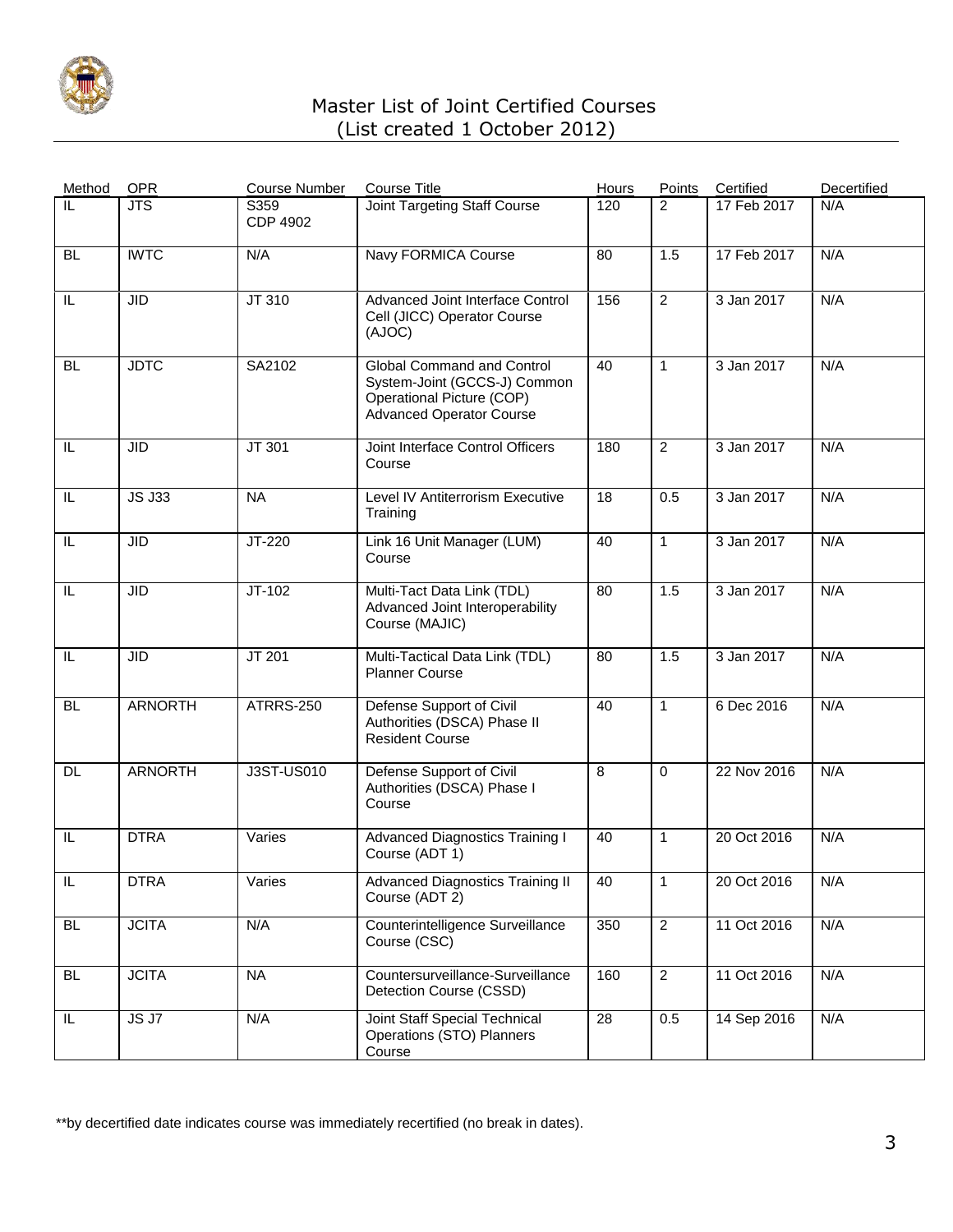

| Method          | <b>OPR</b>     | <b>Course Number</b> | <b>Course Title</b>                                                                                                                                                         | Hours          | Points         | Certified   | Decertified |
|-----------------|----------------|----------------------|-----------------------------------------------------------------------------------------------------------------------------------------------------------------------------|----------------|----------------|-------------|-------------|
| IL              | JS J8          | <b>NA</b>            | United States Army Chemical,<br>Biological, Radiological & Nuclear<br>Response (CBRN-R) Module<br>**Formerly called**United States<br>Army Consequence Management<br>Module | 20             | 0.5            | 7 Sep 2016  | N/A         |
| IL              | <b>DTRA</b>    | <b>NA</b>            | Joint Countering Weapons of<br><b>Mass Destruction Planners</b><br>Course (JCPC)                                                                                            | 35             | 0.5            | 18 Aug 2016 | N/A         |
| DL.             | <b>JPRA</b>    | J3OP-US018           | <b>Fundamentals of Personnel</b><br><b>Recovery Course</b>                                                                                                                  | $\overline{4}$ | $\mathbf 0$    | 2 Aug 2016  | N/A         |
| <b>BL</b>       | <b>JCITA</b>   | <b>NA</b>            | Advanced Counterintelligence<br>Collections Course (ACICC)                                                                                                                  | 440            | $\overline{2}$ | 18 Jul 2016 | N/A         |
| <b>BL</b>       | <b>JCITA</b>   | <b>NA</b>            | Advanced Foreign<br><b>Counterintelligence Operations</b><br>(AFCIOC) Course                                                                                                | 858            | $\overline{2}$ | 18 Jul 2016 | N/A         |
| IL              | <b>DIO</b>     | <b>NA</b>            | <b>Defense Readiness Reporting</b><br><b>System Operational Employment</b><br>(DRRS OE) Course                                                                              | 24             | 0.5            | 18 Jul 2016 | N/A         |
| BL              | HT-JCOE        | <b>NA</b>            | <b>Defense Strategic Debriefing</b><br>Course (DSDC)                                                                                                                        | 200            | $\overline{c}$ | 18 Jul 2016 | N/A         |
| <b>BL</b>       | <b>JDTC</b>    | GF1102               | Joint Capabilities Requirements<br>Manager (JCRM) Course                                                                                                                    | 26             | 0.5            | 18 Jul 2016 | N/A         |
| IL              | <b>JS DDGO</b> | <b>NA</b>            | Joint Meteorology and<br>Oceanography (METOC) Officer<br>(JMO) Course (JMOC)                                                                                                | 32             | 0.5            | 18 Jul 2016 | N/A         |
| IL              | <b>JDTC</b>    | <b>JD2101</b>        | <b>JOPES Action Officer Course</b><br>(JAOC)                                                                                                                                | 40             | $\mathbf{1}$   | 18 Jul 2016 | N/A         |
| <b>BL</b>       | <b>JDTC</b>    | JD1102               | <b>JOPES Support Personnel</b><br>(JSPC) Course                                                                                                                             | 42             | $\mathbf{1}$   | 18 Jul 2016 | N/A         |
| <b>DL</b>       | AFSPC/A3T      | IOS-COFC 101         | <b>Cyber Operations Fundamentals</b><br>Course (COFC)                                                                                                                       | 44             | 1              | 2 Jun 2016  | N/A         |
| $\overline{DL}$ | JS DD J7 JCW   | J3OP-US1144          | Joint Force Commander (JFC)<br>100 Module 4: Joint Force<br>Sustainment                                                                                                     | $\overline{2}$ | $\mathbf 0$    | 2 Jun 2016  | N/A         |
| IL.             | <b>PRETC</b>   | PR 290               | Joint Personnel Recovery (PR)<br><b>Fundamentals for Commanders</b><br>and Staffs                                                                                           | 19             | 0.5            | 2 Jun 2016  | 9 Jun 2017  |
| IL.             | <b>PRETC</b>   | <b>PR301</b>         | Personnel Recovery Planning and<br>Operations                                                                                                                               | 70             | 1.5            | 2 Jun 2016  | N/A         |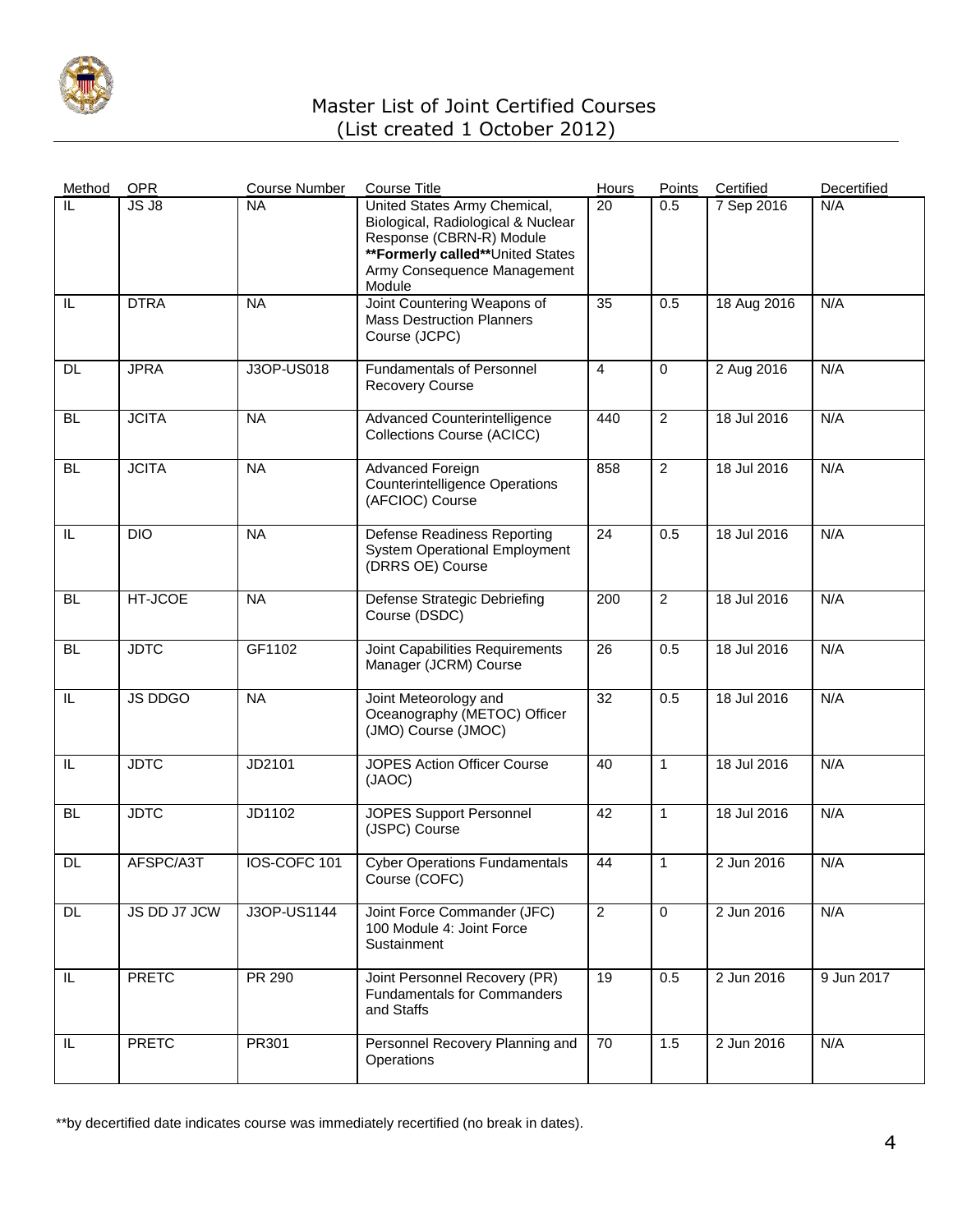

| Method        | <b>OPR</b>                                                        | <b>Course Number</b>   | <b>Course Title</b>                                                                                          | Hours          | Points         | Certified   | Decertified |
|---------------|-------------------------------------------------------------------|------------------------|--------------------------------------------------------------------------------------------------------------|----------------|----------------|-------------|-------------|
| <b>BL</b>     | <b>HUMINT</b><br><b>Training Joint</b><br>Center of<br>Excellence | <b>NA</b>              | Source Operations Course (SOC)                                                                               | 528            | 2              | 2 Jun 2016  | N/A         |
| <b>BL</b>     | U.S. Army<br>Engineer<br>School                                   | 4A-F16/030-F20         | Joint Engineer Operations Course<br>(JEOC)                                                                   | 60.7           | 1.5            | 2 May 2016  | N/A         |
| IL            | <b>USCENTCOM</b>                                                  | <b>CENTCOM</b><br>0100 | United States Central Command<br><b>Staff Orientation Course</b>                                             | 16             | 0.5            | 25 Apr 2016 | N/A         |
| IL            | <b>USSOUTHCOM</b>                                                 | N/A                    | <b>USSOUTHCOM Defense</b><br>Readiness Reporting System<br><b>Operational Employment (DRRS</b><br>OE) Course | 23.5           | 0.5            | 11 Apr 2016 | N/A         |
| DL            | JS J7 DTD                                                         | Curriculum             | Joint Force Commander (JFC)<br><b>Online Learning Package</b>                                                | 13.5           | $\Omega$       | 31 Mar 2016 | N/A         |
| <b>BL</b>     | <b>USASOC</b>                                                     | N/A                    | <b>Advanced Special Operations</b><br>Techniques Level III (ASOTC)                                           | 920            | $\overline{c}$ | 10 Mar 2016 | N/A         |
| <b>BL</b>     | <b>USAIC<sub>O</sub>E</b>                                         | N/A                    | Counterintelligence Special Agent<br>Course                                                                  | 680            | $\overline{2}$ | 26 Jan 2016 | N/A         |
| <b>BL</b>     | <b>USAIC<sub>O</sub>E</b>                                         | N/A                    | Counterintelligence Officers<br>Course                                                                       | 680            | $\overline{2}$ | 26 Jan 2016 | N/A         |
| IL            | <b>DMRTI</b>                                                      | N/A                    | Joint Medical Operations Course<br>(JMOC)                                                                    | 40             | $\mathbf{1}$   | 14 Jan 2016 | N/A         |
| DL            | <b>DMRTI</b>                                                      | J3OP-US260             | <b>Emergency Preparedness</b><br>Response Course - Operator                                                  | 8              | $\Omega$       | 14 Jan 2016 | N/A         |
| DL.           | <b>DMRTI</b>                                                      | JSOP-US258             | <b>Emergency Preparedness</b><br>Response Course-Clinician                                                   | 8              | $\Omega$       | 14 Jan 2016 | N/A         |
| IL            | <b>JMITC</b>                                                      | DIA 019581             | Human Factors Analysis Course                                                                                | 40             | $\mathbf{1}$   | 12 Jan 2016 | N/A         |
| IL            | <b>DNWS</b>                                                       | DNWS-NW-201            | Joint DOD/DOE Nuclear Security<br>Executive Course (JNSEC)                                                   | 16             | 0.5            | 23 Dec 2015 | N/A         |
| IL.           | <b>DNWS</b>                                                       | DNWS-NW-<br>201M       | Joint DOD/DOE Nuclear Security<br><b>Executive Course Mobile Training</b><br>Team (JNSEC MTT)                | $\overline{8}$ | $\mathbf 0$    | 23 Dec 2015 | N/A         |
| $\mathsf{IL}$ | <b>DMRTI</b>                                                      | N/A                    | Joint Senior Medical Leaders<br>Course (JSMLC)                                                               | 37             | 0.5            | 23 Dec 2015 | N/A         |
| IL            | <b>DNWS</b>                                                       | <b>DNWS-NR-101</b>     | Nuclear Emergency Team<br>Operations (NETOP) Course                                                          | 80             | 1.5            | 23 Dec 2015 | N/A         |
| IL            | <b>DNWS</b>                                                       | <b>DNWS-NW-401</b>     | <b>Nuclear Policy Course</b>                                                                                 | 40             | $\mathbf{1}$   | 23 Dec 2015 | N/A         |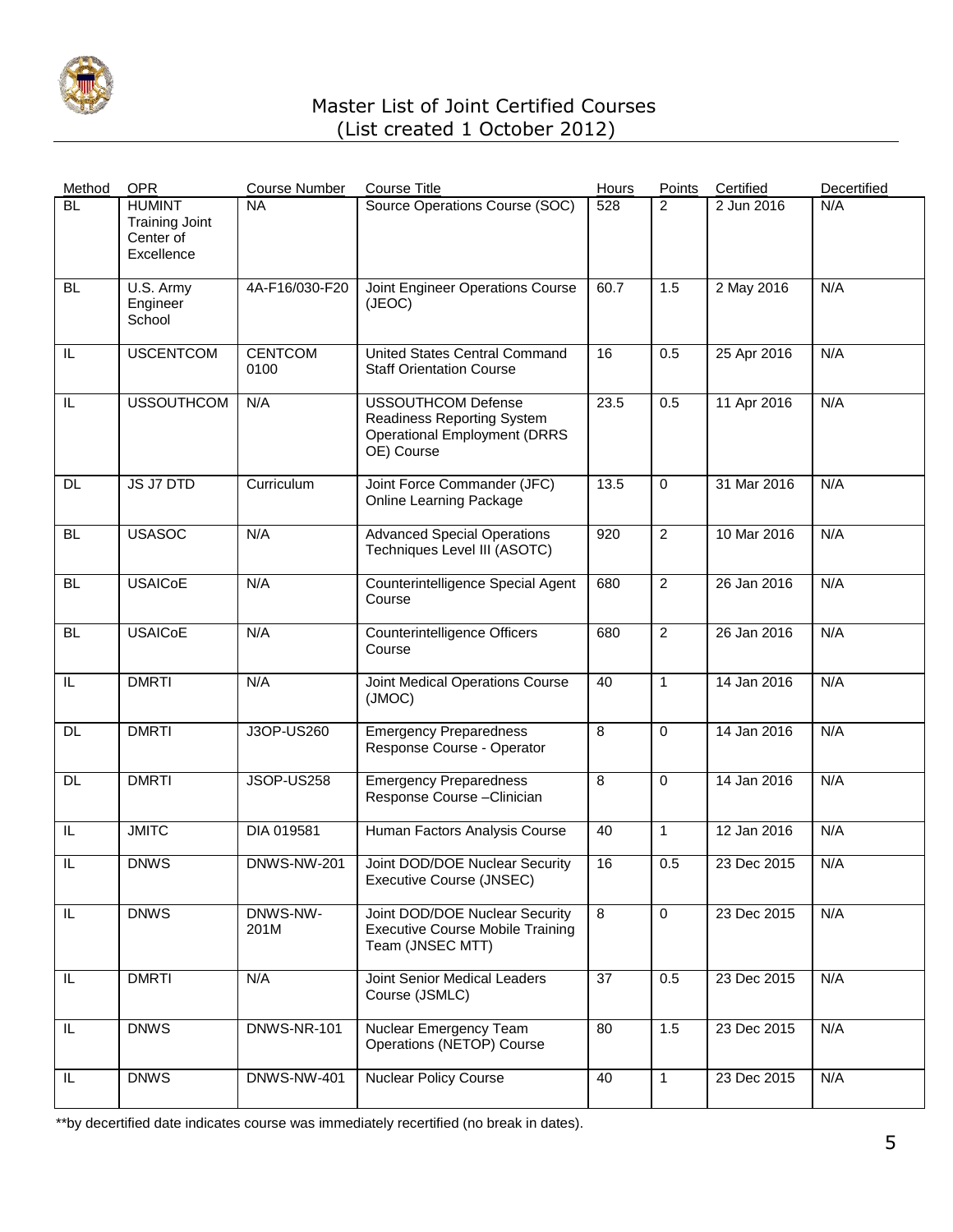

| Method    | <b>OPR</b>                                  | <b>Course Number</b>        | <b>Course Title</b>                                                                                                       | Hours          | Points         | Certified   | Decertified |
|-----------|---------------------------------------------|-----------------------------|---------------------------------------------------------------------------------------------------------------------------|----------------|----------------|-------------|-------------|
| IL        | <b>DNWS</b>                                 | <b>DNWS-NW-110</b>          | <b>Nuclear Weapons Orientation</b><br>Course (NWOC)                                                                       | 36             | 0.5            | 23 Dec 2015 | N/A         |
| IL        | <b>DNWS</b>                                 | DNWS-NR-<br>110M            | Nuclear Weapons Orientation<br>Course Mobile Training Team<br>(NWOC-MTT)                                                  | 24             | 0.5            | 23 Dec 2015 | N/A         |
| IL        | <b>DNWS</b>                                 | <b>DNWS-NW-305</b>          | <b>Theater Nuclear Operations</b><br>Course (TNOC)                                                                        | 36             | 0.5            | 23 Dec 2015 | N/A         |
| <b>DL</b> | <b>JS J7 DTD</b>                            | J3OP-US1143                 | Joint Force Commander 100<br>Module 3: Joint Operations                                                                   | $\overline{2}$ | $\Omega$       | 15 Dec 2015 | <b>NA</b>   |
| <b>DL</b> | JS J7 DTD                                   | J3OP-US1145                 | Joint Force Commander (JFC)<br>100 Module 5: Joint Operation<br>Planning                                                  | $\overline{2}$ | $\mathbf 0$    | 15 Dec 2015 | <b>NA</b>   |
| <b>BL</b> | <b>Joint Forces</b><br><b>Staff College</b> | N/A                         | Joint Information Operations (IO)<br>Planners Course (JIOPC)                                                              | 171            | $\overline{c}$ | 15 Dec 2015 | <b>NA</b>   |
| <b>BL</b> | <b>JFSC</b>                                 | <b>NA</b>                   | <b>Defense Operations Security</b><br>(OPSEC) Planners' Course<br>(DOPC)                                                  | 49             | $\mathbf{1}$   | 7 Dec 2015  | N/A         |
| IL        | AFSPC A2/3/6T                               | <b>CYBER IFTU</b><br>(ETCA) | Cyber Intelligence Formal Training<br>Unit (CIFTU)                                                                        | 80             | 1.5            | 10 Nov 2015 | 7 Dec 2017  |
| IL        | OSD(I)<br>Initiatives Group                 | <b>NA</b>                   | <b>Information Environment</b><br>Advanced Analysis (IEAA)                                                                | 80             | 1.5            | 21 Oct 2015 | N/A         |
| DL        | JS J7 DTD                                   | J3OP-US1146                 | Joint Force Commander 100<br>Module 6: Joint Command,<br>Control, and Communications                                      | $\mathbf{1}$   | $\Omega$       | 21 Oct 2015 | N/A         |
| <b>BL</b> | <b>JDTC</b>                                 | SA1102                      | Global Command and Control<br>System-Joint (GCCS-J) Common<br>Operational Picture (COP) Basic<br>Operator Course          | 40             | $\mathbf{1}$   | 13 Oct 2015 | N/A         |
| <b>BL</b> | <b>JDTC</b>                                 | SA2103                      | Global Command and Control<br>System-Joint (GCCS-J) Integrated<br>Imagery and Intelligence (13)<br><b>Operator Course</b> | 34             | 0.5            | 13 Oct 2015 | N/A         |
| IL        | <b>MDA</b>                                  | GCC609                      | Ground-based Midcourse Defense<br>(GMD) Configuration Course                                                              | 40             | $\mathbf{1}$   | 13 Oct 2015 | N/A         |
| <b>BL</b> | JFCC IMD J7                                 | <b>MD 250</b>               | Missile Defense Deliberate<br><b>Planning Course (Previously</b><br>called: Missile Defense Planner<br>Course)            | 25             | 0.5            | 17 Sep 2015 | N/A         |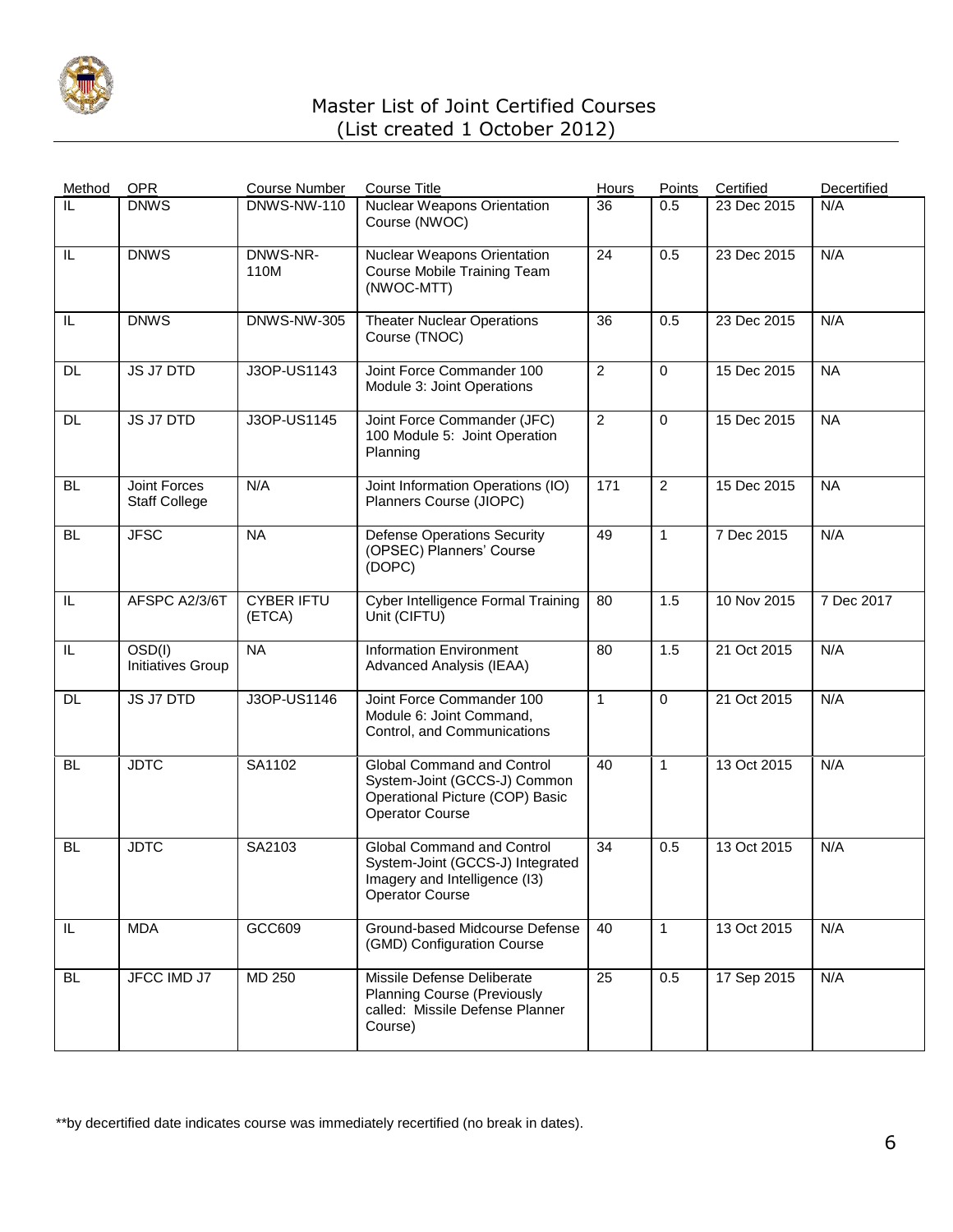

| Method                  | <b>OPR</b>                | <b>Course Number</b> | <b>Course Title</b>                                                                                                       | Hours | Points         | Certified   | Decertified    |
|-------------------------|---------------------------|----------------------|---------------------------------------------------------------------------------------------------------------------------|-------|----------------|-------------|----------------|
| IL                      | <b>JFCC IMD J7</b>        | MD 330               | Missile Defense Crisis Action<br>Planning and Employment Curse<br>(Previously called: Missile<br>Defense Operator Course) | 25    | 0.5            | 17 Sep 2015 | N/A            |
| <b>BL</b>               | HT-JCOE                   | N/A                  | Joint HUMINT & Analysis<br><b>Targeting Course (JHATC)</b>                                                                | 112   | $\overline{2}$ | 8 Sep 2015  | N/A            |
| <b>BL</b>               | <b>AFIT</b>               | WCYBER200            | Cyberspace 200                                                                                                            | 150   | $\overline{2}$ | 31 Aug 2015 | N/A            |
| <b>BL</b>               | <b>AFIT</b>               | WCYBER300            | Cyberspace 300                                                                                                            | 95    | 1.5            | 31 Aug 2015 | N/A            |
| IL                      | <b>USAID</b>              | N/A                  | Joint Humanitarian Operations<br>Course (JHOC)                                                                            | 16    | 0.5            | 25 Aug 2015 | N/A            |
| IL                      | <b>JFCC IMD J7</b>        | <b>MD 370</b>        | Missile Defense Asset<br>Management User Course                                                                           | 14    | $\mathbf 0$    | 3 Aug 2015  | $*27$ Mar 2017 |
| $\overline{\mathbb{L}}$ | <b>DMRTI</b>              | DMRTI-US004          | <b>Public Health Emergency</b><br>Management Course (PHEMC)                                                               | 40    | $\mathbf{1}$   | 3 Aug 2015  | N/A            |
| IL                      | <b>AETC</b>               | E3OQR17D1<br>001A    | Undergraduate Cyberspace<br>Training (phase 1)                                                                            | 360   | $\overline{2}$ | 3 Aug 2015  | N/A            |
| IL                      | <b>AETC</b>               | E3OBR17D1<br>002A    | Undergraduate Cyberspace<br>Training (phase 2)                                                                            | 560   | $\overline{2}$ | 3 Aug 2015  | N/A            |
| $\overline{\mathbb{L}}$ | <b>JFSC</b>               | N/A                  | Joint Information Operations<br><b>Orientation Course</b>                                                                 | 34.5  | 0.5            | 21 Jul 2015 | **29 Nov 2017  |
| IL                      | <b>USNORTHCOM</b><br>J723 | N/A                  | Domestic JTF Commander<br>Training Course (JCTC)                                                                          | 45    | $\mathbf{1}$   | 25 Jun 2015 | N/A            |
| IL                      | <b>MDA</b>                | <b>MDO607</b>        | Ground-based Midcourse Defense<br>(GMD) Missile Defense Officer<br>(MDO) Course                                           | 145.5 | $\overline{2}$ | 24 Jun 2015 | **27 Mar 2017  |
| IL                      | <b>JEWC</b>               | <b>NA</b>            | Joint Electronic Warfare Theater<br>Operations Course (JEWTOC)                                                            | 52.5  | $\mathbf{1}$   | 8 Jun 2015  | N/A            |
| <b>DL</b>               | <b>JS J7 JCW</b>          | J3OP-US1147          | JFC 100 Module 7: Joint Fires and<br>Targeting                                                                            | 1.5   | $\mathbf 0$    | 8 Jun 2015  | N/A            |
| $\overline{\mathbb{L}}$ | <b>JFCC IMD J7</b>        | MD 220               | Missile Defense Staff Basic<br>Course                                                                                     | 18    | 0.5            | 3 Jun 2015  | N/A            |
| <b>BL</b>               | Defense Cover<br>Office   | N/A                  | <b>Advanced Technicians Course</b><br>(ATC)                                                                               | 144   | $\overline{2}$ | 27 May 2015 | N/A            |
| <b>DL</b>               | JSJ7                      | <b>J3SN-US1148</b>   | Joint Force Commander (JFC)<br>100 Module 8: Interorganizational<br>Coordination and Multinational<br>Operations          | 1.5   | $\overline{0}$ | 27 May 2015 | N/A            |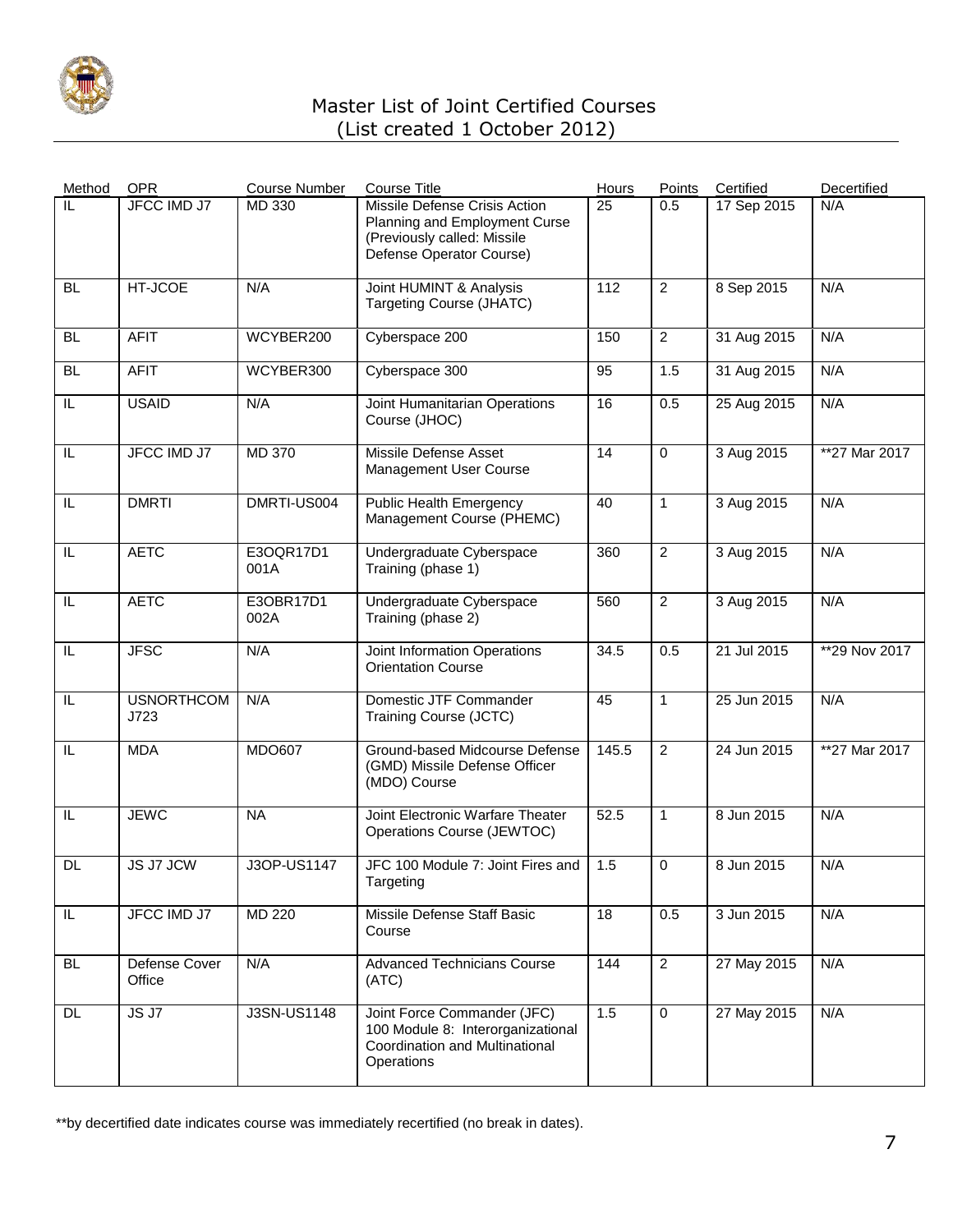

| Method    | <b>OPR</b>                             | <b>Course Number</b>              | <b>Course Title</b>                                                                                                    | Hours | Points         | Certified                                                             | Decertified   |
|-----------|----------------------------------------|-----------------------------------|------------------------------------------------------------------------------------------------------------------------|-------|----------------|-----------------------------------------------------------------------|---------------|
| IL        | <b>USCYBERCOM</b><br>J72               | A-531-0031;<br>X5AZ1N451-<br>0A4A | Joint Network Attack Course<br>(JNAC)                                                                                  | 160   | 2              | 27 May 2015                                                           | N/A           |
| <b>BL</b> | <b>MAGTF/CI</b><br><b>HUMIT School</b> | N/A                               | <b>United States Marine Corps</b><br>Marine Air-Ground Task Force<br>(MAGTF) Counterintelligence (CI)<br>Course Module | 460   | $\overline{2}$ | 27 May 2015                                                           | N/A           |
| IL        | <b>DINFO</b>                           | <b>DINFOS-JIPAC</b>               | Joint Intermediate Public Affairs<br>Course                                                                            | 208   | $\overline{2}$ | 17 Apr 2015                                                           | N/A           |
| IL        | <b>DINFO</b>                           | DINFOS-<br><b>JSPAC</b>           | Joint Senior Public Affairs Course                                                                                     | 76    | 1.5            | 17 Apr 2015                                                           | N/A           |
| <b>DL</b> | <b>USTRANSCOM</b>                      | <b>J4OP-US116</b>                 | Joint Deployment Distribution<br>Operations Center (JDDOC)<br>Course                                                   | 17    | 0.5            | 31 Mar 2015                                                           | N/A           |
| IL        | <b>USNORTHCOM</b>                      | N/A                               | Joint Reception Staging Onward<br>Movement and Integration<br><b>Training Course</b>                                   | 24    | 0.5            | 24 Mar 2015                                                           | **13 Dec 2017 |
| IL        | USAF-505th<br>Training<br>Squadron     | <b>USAF PDS:</b><br>77L           | Joint Air Operations Command<br>and Control Course (JAOC2C)                                                            | 71.35 | 1.5            | 10 Mar 2015                                                           | N/A           |
| IL        | <b>USNORTHCOM</b>                      | N/A                               | <b>Joint Operations Center Training</b><br>Course (JOCTC)                                                              | 32    | 0.5            | 10 Mar 2015                                                           | N/A           |
| IL        | <b>DIA</b>                             | N/A                               | Defense Intelligence Agency's<br>Intelligence Support to Information<br>Operations                                     | 40    | $\mathbf{1}$   | 25 Feb 2015                                                           | N/A           |
| <b>DL</b> | $\overline{\mathsf{JID}}$              | J3OP-US109                        | Link 16 Joint Interoperability<br>Course                                                                               | 34    | 0.5            | 25 Feb 2015                                                           | N/A           |
| DL        | JS DD J7 JCW                           | Curriculum                        | Joint Force Commander (JFC)<br><b>Online Learning Package</b>                                                          | 15.5  | $\mathbf 0$    | **effective<br>12 Dec 2014<br>no longer<br>eligible for<br>JQS points | 31 Mar 2016   |
| <b>DL</b> | JS J7 DTD                              | J3OP-US1142                       | Joint Force Commander (JFC)<br>100 Module 2: Joint Intelligence                                                        | 1.5   | $\mathbf 0$    | 12 Dec 2014                                                           | N/A           |
| IL.       | $JS$ $J4$                              | N/A                               | Joint Operational Contract<br>Support Planning and Execution<br>Course (JOPEC)                                         | 68    | 1.5            | 12 Dec 2014                                                           | N/A           |
| <b>BL</b> | <b>NMITC</b>                           | N/A                               | Marine Air Ground Task Force<br>(MAGTF) Joint Interrogation<br>Module                                                  | 2000  | 2.0            | 12 Dec 2014                                                           | N/A           |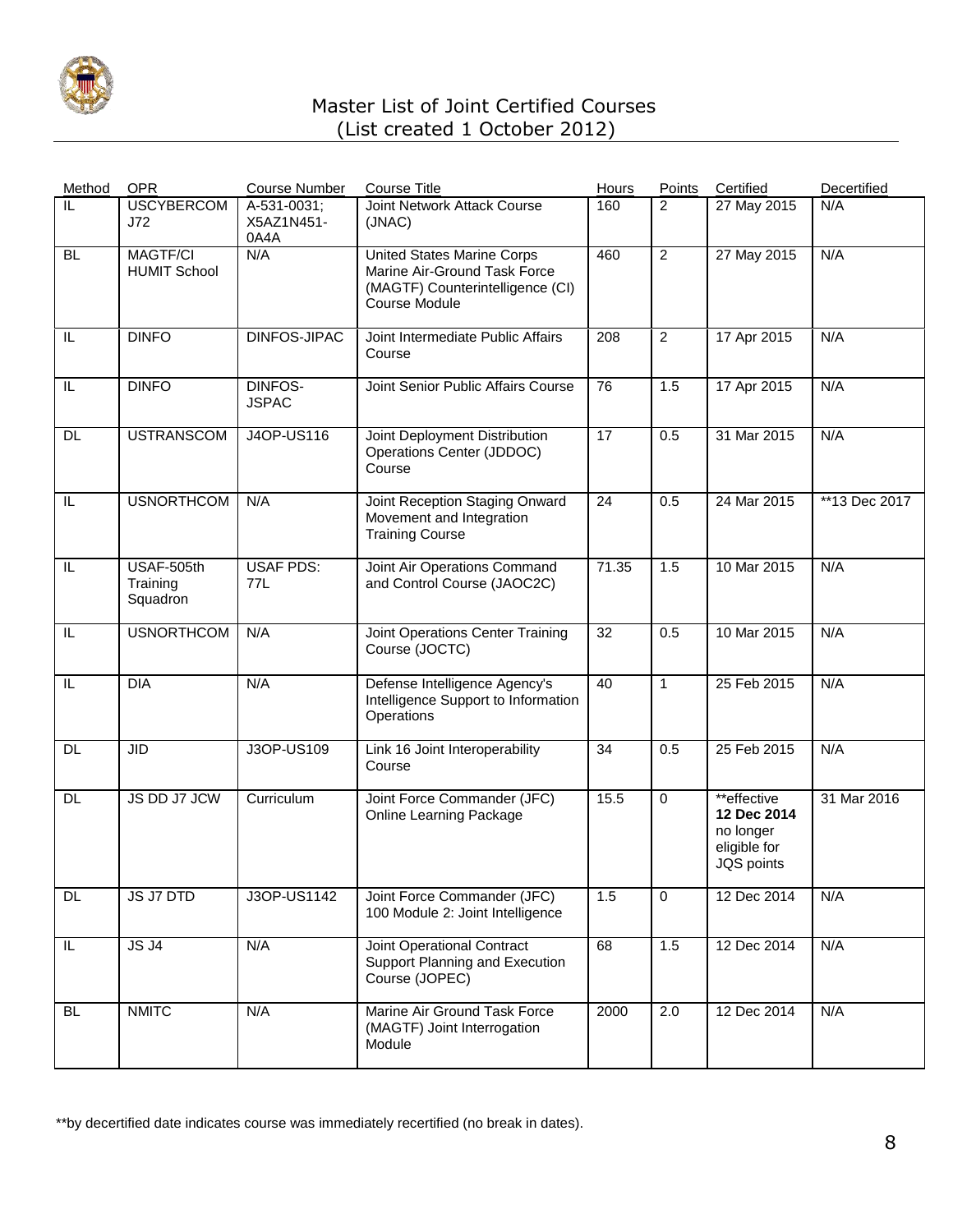

| Method    | <b>OPR</b>                                 | <b>Course Number</b>         | <b>Course Title</b>                                                                                                        | Hours | Points         | Certified                | Decertified   |
|-----------|--------------------------------------------|------------------------------|----------------------------------------------------------------------------------------------------------------------------|-------|----------------|--------------------------|---------------|
| IL        | JFCC-IMD                                   | MD-170                       | Missile Defense Asset<br>Management Familiarization<br>Course                                                              | 6     | $\Omega$       | $\overline{12}$ Dec 2014 | **27 Mar 2017 |
| DL        | <b>DMRTI</b>                               | J3OP-US262                   | <b>Emergency Preparedness</b><br>Response Course Executive/<br><b>Commander Course</b>                                     | 3     | $\mathbf 0$    | 3 Oct 2014               | N/A           |
| IL        | <b>JFSC</b>                                | <b>NA</b>                    | Joint Military Deception Training<br>Course (JMTC) Formerly called<br>Defense Military Deception<br>Training Course (DMTC) | 68    | 1.5            | 3 Oct 2014               | ** 5 Sep 2017 |
| DL        | <b>DMRTI</b>                               | J3OP-US261-<br><b>HB</b>     | <b>Emergency Preparedness</b><br>Response Course - Basic<br>Awareness                                                      | 1.5   | $\mathbf 0$    | 29 Sep 2014              | N/A           |
| IL        | <b>DINFOS</b>                              | DINFOS-<br><b>JCPAC</b>      | Joint Contingency Public Affairs<br>Course (Former called: Joint<br><b>Expeditionary Public Affairs</b><br>Course)         | 76    | 1.5            | 2 Sep 2014               | **19 Oct 2017 |
| IL        | <b>NSSI</b>                                | <b>SOPSC V3 051</b>          | Space 300                                                                                                                  | 118   | $\overline{c}$ | 25 Aug 2014              | **5 Sep 2017  |
| <b>BL</b> | <b>JCITA</b>                               | N/A                          | Department of Defense (DoD)<br>Counter-intelligence Agent Course<br>(DCAC)                                                 | 488   | $\overline{2}$ | 13 Aug 2014              | **21 Sep 2017 |
| IL        | 505 TRS                                    | <b>AOCIQTIAMD</b><br>PDS 0YF | the Air Operations Center (AOC)<br>Initial Qualification Training (IQT)<br>Integrated Air Missile Defense<br>(IAMD) Course | 34.40 | 0.5            | 13 Aug 2014              | N/A           |
| IL        | <b>NSSI</b>                                | <b>SOPSC V3 050</b>          | Space 200                                                                                                                  | 159   | $\overline{2}$ | 13 Aug 2014              | **5 Sep 2017  |
| <b>DL</b> | <b>JID</b>                                 | <b>J7S-JT100</b>             | Link 16 Basics                                                                                                             | 3.25  | $\mathbf 0$    | 16 Jul 2014              | N/A           |
| <b>BL</b> | <b>JFSC</b>                                | N/A                          | Joint Command, Control,<br>Communications, Computers and<br>Intelligence/Cyber Staff and<br>Operations Course (JC4ICSOC)   | 107   | 2.0            | 9 Jul 2014               | **17 Apr 2017 |
| <b>DL</b> | <b>USNORTHCOM</b>                          | JDOC cV1                     | Joint Domestic Operations Course<br>(JDOC)                                                                                 | 50    | $\mathbf{1}$   | 9 Jul 2014               | **28 Jun 2017 |
| $\sf IL$  | U.S. Army Fires<br>Center of<br>Excellence | 2E-SIL7/250-<br>ASIL7 (MC)   | Joint Fires Observer Course                                                                                                | 72    | 1.5            | 9 Jul 2014               | N/A           |
| IL        | US Army<br>Logistics<br>University         | 8A-F54/552-F6<br>(MC)        | Joint Logistics Course                                                                                                     | 80    | 1.5            | 9 Jul 2014               | **2 Oct 2017  |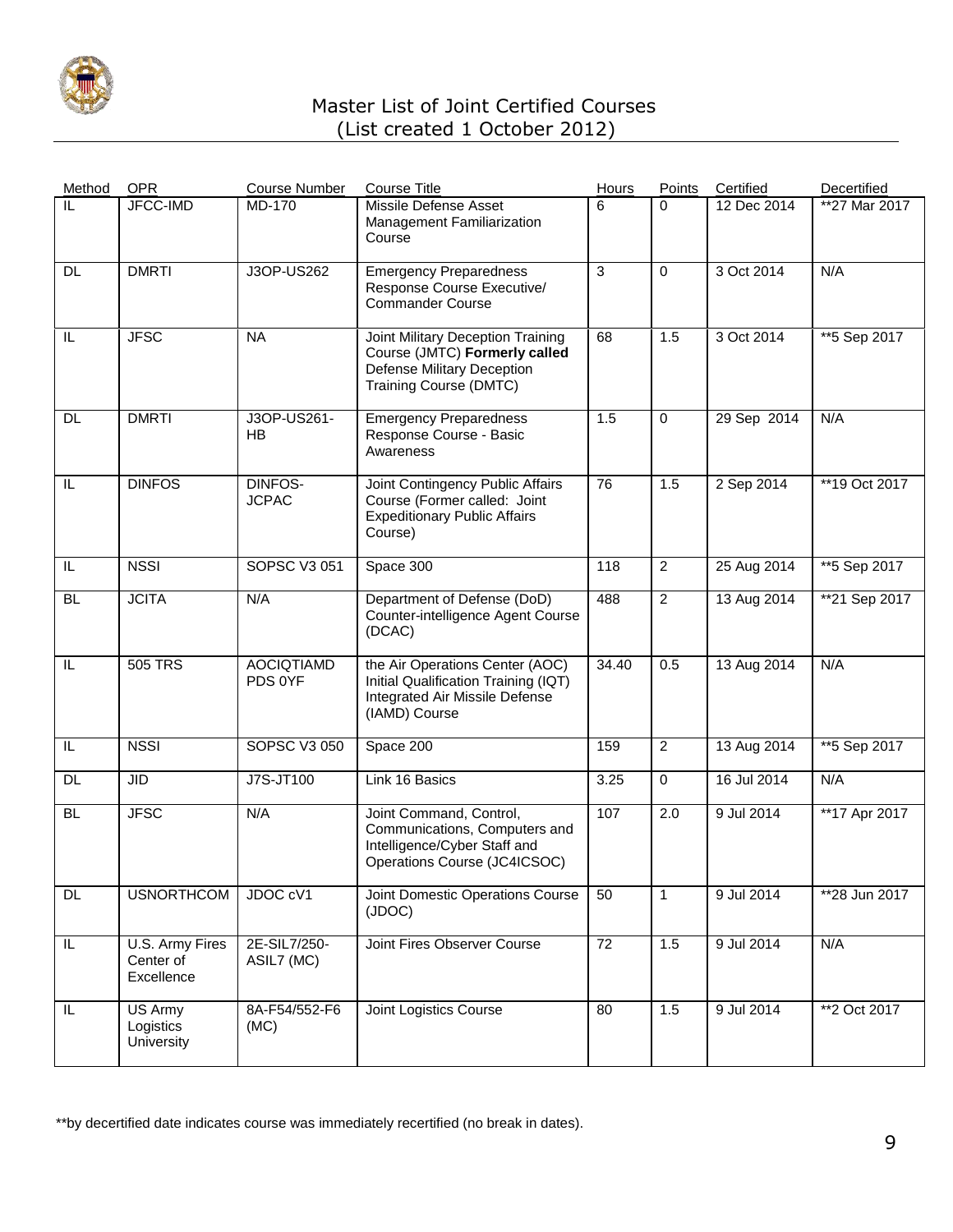

| Method    | <b>OPR</b>                                        | <b>Course Number</b> | <b>Course Title</b>                                                                                            | <b>Hours</b> | Points         | Certified   | Decertified   |
|-----------|---------------------------------------------------|----------------------|----------------------------------------------------------------------------------------------------------------|--------------|----------------|-------------|---------------|
| <b>DL</b> | <b>JPRA</b>                                       | <b>J3TA-US022</b>    | SERE 100.1, Level A Code of<br><b>Conduct Training Course</b>                                                  | 6            | $\Omega$       | 9 Jun 2014  | 9 Jun 2017    |
| IL        | <b>JID</b>                                        | N/A                  | Introduction to Joint Multi-Tactical<br>Data Link (TDL) Network (MTN)<br>Operations                            | 36.5         | 0.5            | 4 Jun 2014  | N/A           |
| IL        | <b>JTS</b>                                        | N/A                  | Joint Targeting Staff<br><b>Familiarization Course</b>                                                         | 40           | $\mathbf{1}$   | 4 Jun 2014  | **17 Feb 2017 |
| <b>BL</b> | U.S. Army<br>Intelligence<br>Center and<br>School | N/A                  | Army Joint Interrogation Training<br>Module                                                                    | 2000         | $\overline{2}$ | 3 Jun 2014  | N/A           |
| IL        | <b>JCITA</b>                                      | N/A                  | Counterintelligence Collection in a<br><b>Cyber Environment Course</b><br>(CICCEC)                             | 120          | $\overline{2}$ | 27 May 2014 | **9 Aug 2017  |
| IL        | <b>JCITA</b>                                      | N/A                  | Counterintelligence Surveillance<br>Course (CSC)                                                               | 252          | $\overline{2}$ | 23 Apr 2014 | 26 Sep 2016   |
| IL        | <b>NDU</b>                                        | <b>RCNSC</b>         | <b>Reserve Component National</b><br>Security Course (RCNSC)                                                   | 100          | $\overline{c}$ | 23 Apr 2014 | **9 Aug 2017  |
| IL        | <b>MDA</b>                                        | <b>SBC604</b>        | <b>Ground Based Midcourse</b><br>Defense (GMD) Course                                                          | 36.5         | 0.5            | 16 Apr 2014 | **31 Mar 2017 |
| IL        | <b>MDA</b>                                        | CMOCBC605            | Ground-Based Midcourse<br>Defense (GMD)<br>NORAD/USNORTHCOM<br>Command Center, N2C2, Basic<br>Course           | 32           | 0.5            | 16 Apr 2014 | **27 Mar 2017 |
| IL        | <b>USNORTHCOM</b>                                 | <b>NA</b>            | Joint Force Headquarters/Joint<br><b>Task Force Staff Training Course</b><br>(JSTC)                            | 24           | 0.5            | 16 Apr 2014 | **31 Mar 2017 |
| IL        | HT-JCOE                                           | <b>NA</b>            | <b>Defense Advanced Tradecraft</b><br>Course (DATC)                                                            | 744          | 2              | 2 Apr 2014  | N/A           |
| BL        | ARNORTH                                           | ATRRS-250            | Defense Support of Civil<br>Authorities (DSCA) Phase II<br><b>Resident Course</b>                              | 36           | 0.5            | 2 Apr 2014  | **6 Dec 2016  |
| IL.       | <b>JFSC</b>                                       | <b>HLSPC</b>         | <b>Homeland Security Planners</b><br>Course                                                                    | 40           | $\mathbf{1}$   | 2 Apr 2014  | **12 May 2017 |
| <b>DL</b> | <b>JSOU</b>                                       | J3OP-US026           | <b>Joint Special Operations</b><br>University (JSOU): Joint Special<br>Operations Task Force (JSOTF)<br>Course | 19           | 0.5            | 2 Apr 2014  | N/A           |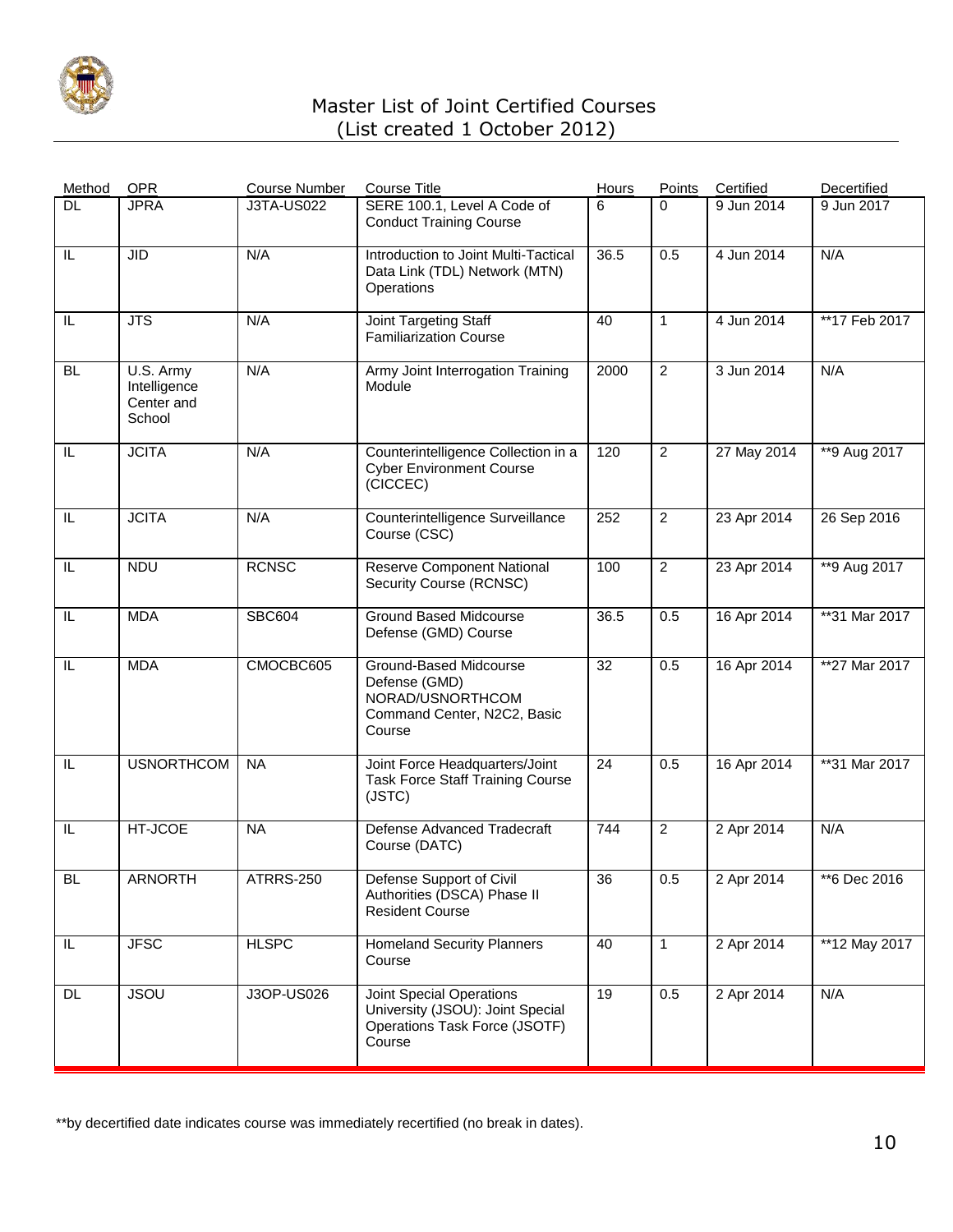

| Method                  | <b>OPR</b>              | <b>Course Number</b>                     | <b>Course Title</b>                                                                                                        | <b>Hours</b> | Points         | Certified   | Decertified      |
|-------------------------|-------------------------|------------------------------------------|----------------------------------------------------------------------------------------------------------------------------|--------------|----------------|-------------|------------------|
| <b>BL</b>               | <b>NMITC</b>            | <b>NA</b>                                | Marine Air-Ground Task Force<br><b>CI/HUMINT</b>                                                                           | 792          | $\overline{2}$ | 25 Mar 2014 | **27 Mar 2017    |
| IL                      | <b>UFMCS</b>            | 9E-SI/SI7J<br>902-AS17J                  | Red Team Members Course                                                                                                    | 220          | $\overline{2}$ | 7 Mar 2014  | **10 Jul 2017    |
| IL                      | <b>UFMCS</b>            | 9E-SI/ASI7G<br>/902-AS17G-<br><b>ALT</b> | Stop-Gap Red Team Leader<br>Course                                                                                         | 372          | $\overline{2}$ | 7 Mar 2014  | **10 Jul 2017    |
| IL                      | <b>UFMCS</b>            | 9E-SI/ASI7G<br>/902-AS17G                | <b>Red Team Leaders Course</b>                                                                                             | 732          | $\overline{2}$ | 7 Mar 2014  | **21 Jun 2017    |
| IL                      | $\overline{\text{JTS}}$ | S357<br><b>CDP 4904</b>                  | <b>Battle Damage Assessment</b><br>Course                                                                                  | 40           | $\mathbf{1}$   | 6 Mar 2014  | **17 Feb 2017    |
| IL                      | <b>JTS</b>              | S359<br><b>CDP 4902</b>                  | Joint Targeting Staff Course                                                                                               | 85           | 1.5            | 6 Mar 2014  | **17 Feb 2017    |
| IL                      | $\overline{\text{JTS}}$ | S360<br>CDP: 4901                        | Joint Targeting Applications<br>Course                                                                                     | 40           | $\mathbf{1}$   | 20 Feb 2014 | **17 Feb 2017    |
| IL                      | <b>JTS</b>              | S36<br>CDP: 05YG                         | <b>Collateral Damage Estimate</b><br>(CDE) Course                                                                          | 40           | $\mathbf{1}$   | 7 Feb 2014  | **17 Feb 2017    |
| DL                      | <b>USA</b>              | <b>J3ST-US010</b>                        | Defense Support of Civil<br>Authorities (DSCA) Phase I<br>Course                                                           | 6            | $\mathbf 0$    | 21 Jan 2014 | **22 Nov 2016    |
| $\overline{\mathbb{L}}$ | <b>JID</b>              | JT 310                                   | Advanced Joint Interface Control<br>Cell (JICC) Operator Course<br>(AJOC)                                                  | 156          | $\overline{2}$ | 7 Nov 2013  | $*3$ Jan 2017    |
| IL                      | <b>JID</b>              | JT 301                                   | Joint Interface Control Officers<br>Course                                                                                 | 180          | $\overline{2}$ | 7 Nov 2013  | $*$ $3$ Jan 2017 |
| IL                      | <b>JID</b>              | JT-220                                   | Link 16 Unit Manager (LUM)<br>Course                                                                                       | 40           | 1              | 7 Nov 2013  | **3 Jan 2017     |
| $\overline{\mathbb{L}}$ | <b>JID</b>              | $JT-102$                                 | Multi-Tact Data Link (TDL)<br>Advanced Joint Interoperability<br>Course (MAJIC)                                            | 80           | 1.5            | 7 Nov 2013  | $*3$ Jan 2017    |
| IL.                     | <b>JID</b>              | JT 201                                   | Multi-Tactical Data Link (TDL)<br><b>Planner Course</b>                                                                    | 80           | 1.5            | 7 Nov 2013  | **3 Jan 2017     |
| IL.                     | JSJ4                    | N/A                                      | Joint Medical Planners Course                                                                                              | 40           | $\mathbf{1}$   | 24 Oct 2013 | 14 Jan 2016      |
| <b>BL</b>               | <b>JDTC</b>             | SA2102                                   | Global Command and Control<br>System-Joint (GCCS-J) Common<br>Operational Picture (COP)<br><b>Advanced Operator Course</b> | 40           | $\mathbf{1}$   | 24 Oct 2013 | $**3$ Jan 2017   |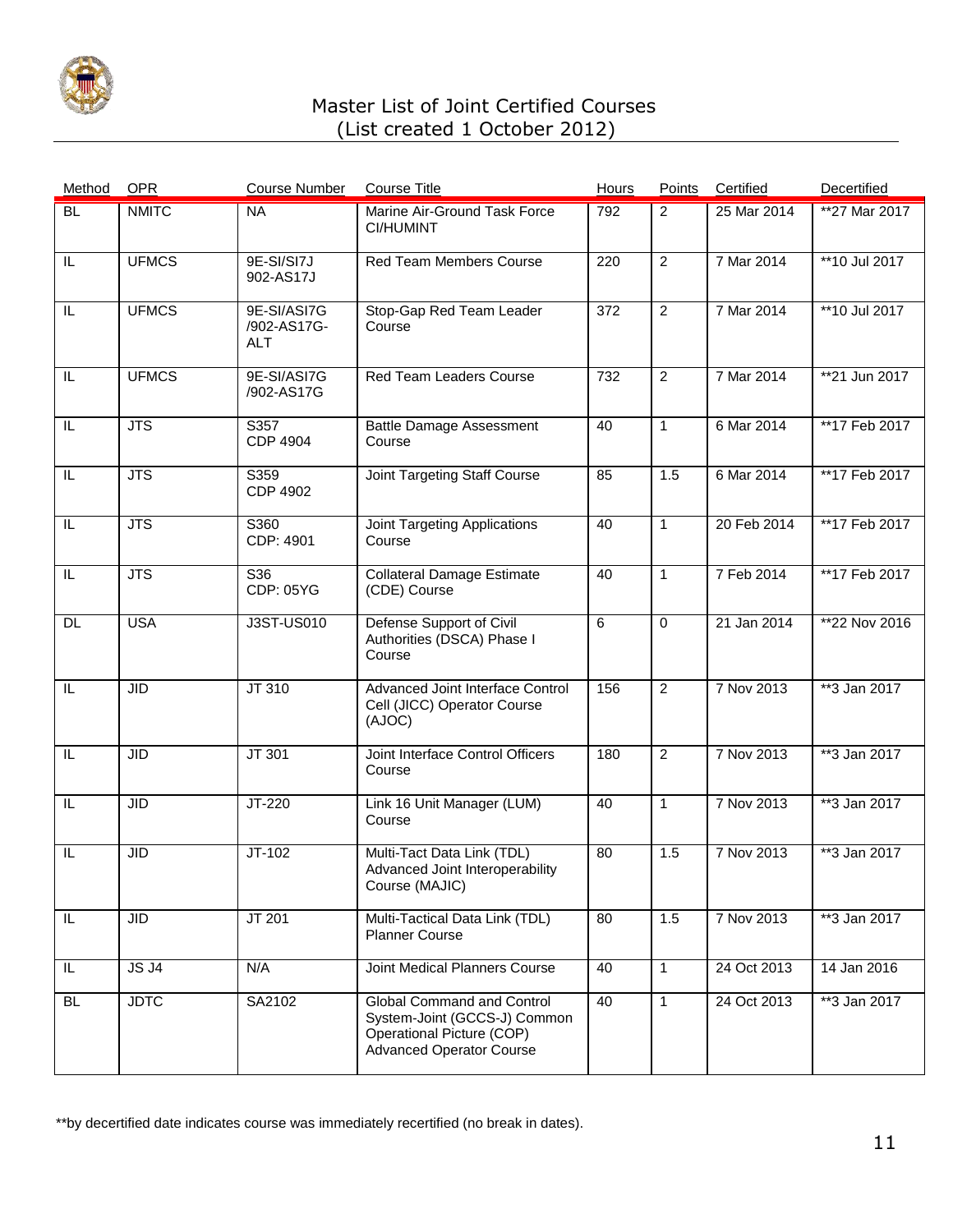

| Method    | <b>OPR</b>    | <b>Course Number</b> | <b>Course Title</b>                                                                                                                                          | Hours           | Points         | Certified   | Decertified     |
|-----------|---------------|----------------------|--------------------------------------------------------------------------------------------------------------------------------------------------------------|-----------------|----------------|-------------|-----------------|
| IL        | JS J7         | N/A                  | Joint Staff Special Technical<br>Operations (STO) Planners<br>Course (formerly called Joint<br><b>Special Technical Operations</b><br>(STO) Planners Course) | 28              | 0.5            | 21 Oct 2013 | **14 Sep 2016   |
| IL        | JSJ4          | N/A                  | Joint Senior Medical Leaders<br>Course (JSMLC)                                                                                                               | 40              | 1              | 24 Sep 2013 | **23 Dec 2015   |
| IL        | <b>JS J39</b> | <b>NA</b>            | Joint Meteorology and<br>Oceanography (METOC) Officer<br>(JMO) Course (JMOC)                                                                                 | $\overline{32}$ | 0.5            | 28 Aug 2013 | **18 Jul 2016   |
| IL        | <b>PRETC</b>  | <b>PR 290</b>        | Joint Personnel Recovery (PR)<br><b>Fundamentals for Commanders</b><br>and Staffs                                                                            | 19              | 0.5            | 13 Aug 2013 | **2 Jun 2016    |
| IL        | <b>MDA</b>    | <b>J-BTEC 325</b>    | <b>Ballistic Missile Defense System</b><br>(BMDS) Executive Seminar<br>Course                                                                                | $\overline{4}$  | $\mathbf 0$    | 15 Jul 2013 | 22 Jul 2015     |
| IL        | <b>MDA</b>    | <b>J-BTEC 201</b>    | <b>Ballistic Missile Defense System</b><br>(BMDS) Staff Course                                                                                               | 16              | 0.5            | 15 Jul 2013 | 8 Dec 2014      |
| IL        | JS J8         | <b>NA</b>            | <b>Engineer Captain's Career Course</b><br>Consequence Management<br>Module                                                                                  | 17.5            | 0.5            | 15 Jul 2013 | 7 Sep 2016      |
| IL        | <b>MDA</b>    | <b>J-BTEC 301</b>    | Joint Ballistic Missile Defense<br>Planning and Employment (J-<br>BP&E) Course                                                                               | 36              | 0.5            | 15 Jul 2013 | 8 Dec 2014      |
| IL        | JS J8         | <b>NA</b>            | Military Police Captain's Career<br><b>Course Consequence</b><br>Management Module                                                                           | 17.5            | 0.5            | 15 Jul 2013 | 7 Sep 2016      |
| <b>BL</b> | <b>JDTC</b>   | GF1102               | Joint Capabilities Requirements<br>Manager (JCRM) Course                                                                                                     | 24              | 0.5            | 24 Jun 2013 | **18 Jul 2016   |
| <b>BL</b> | <b>JDTC</b>   | JD1102               | <b>JOPES Support Personnel</b><br>(JSPC) Course                                                                                                              | 40              | 1              | 24 Jun 2013 | $*$ 18 Jul 2016 |
| <b>BL</b> | <b>DIO</b>    | <b>NA</b>            | <b>Defense Readiness Reporting</b><br><b>System Operational Employment</b><br>(DRRS OE) Course                                                               | 23.5            | 0.5            | 24 Jun 2013 | **18 Jul 2016   |
| IL        | $JS$ $JS$     | <b>NA</b>            | <b>CBRN Captain's Career</b><br>Consequence Management<br>Module                                                                                             | 17              | 0.5            | 19 Jun 2013 | 7 Sep 2016      |
| IL        | HT-JCOE       | <b>NA</b>            | Defense Strategic Debriefing<br>Course (DSDC)                                                                                                                | 200             | $\overline{2}$ | 17 Jun 2013 | **18 Jul 2016   |
| $\sf IL$  | <b>JDTC</b>   | JD2101               | JOPES Action Officer Course<br>(JAOC)                                                                                                                        | 40              | 1              | 17 Jun 2013 | $*$ 18 Jul 2016 |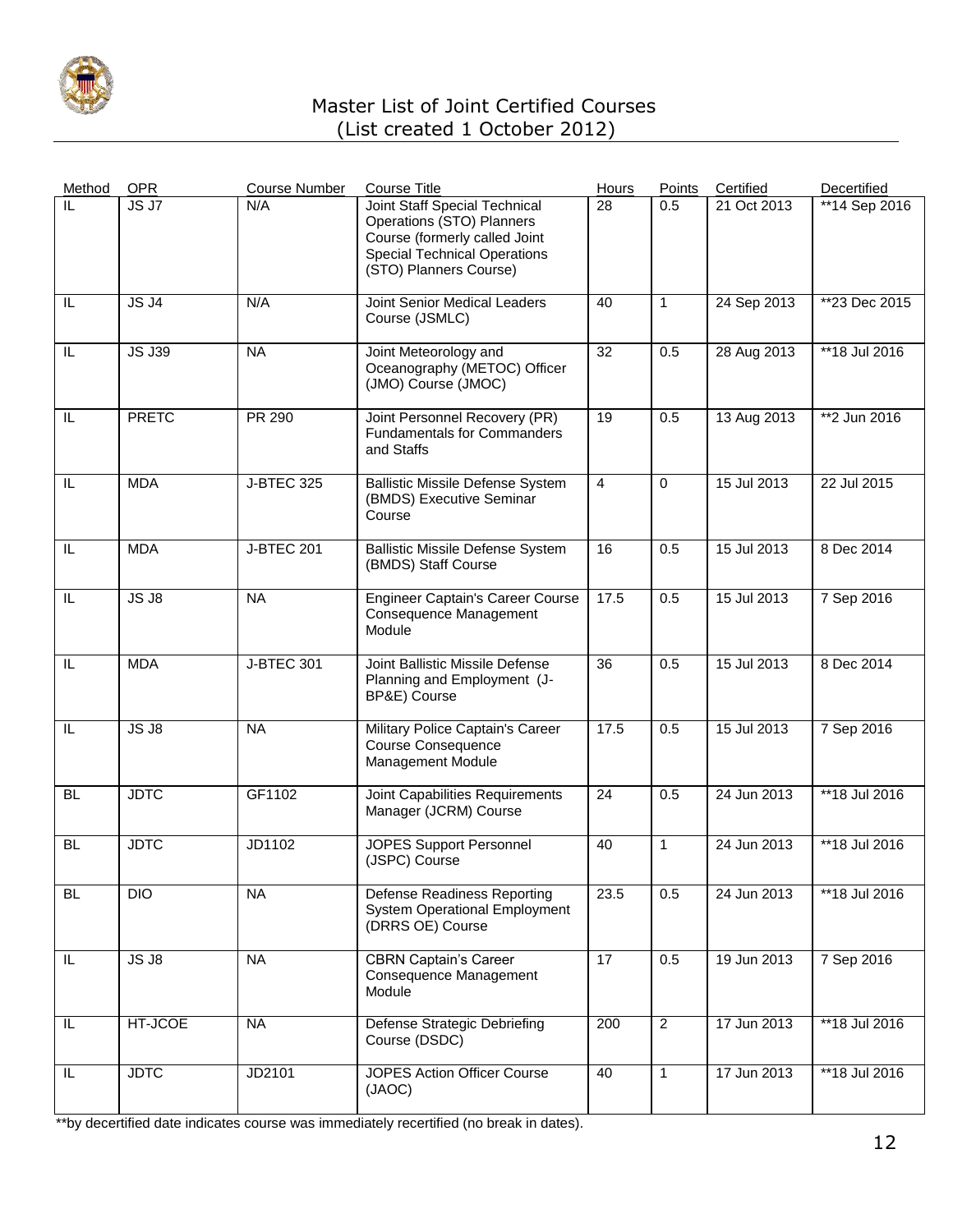

| Method    | <b>OPR</b>                      | <b>Course Number</b> | <b>Course Title</b>                                                                           | Hours          | Points      | Certified   | Decertified                                                                         |
|-----------|---------------------------------|----------------------|-----------------------------------------------------------------------------------------------|----------------|-------------|-------------|-------------------------------------------------------------------------------------|
| IL        | <b>JSOU</b>                     | PR-0102              | <b>Defense Readiness Reporting</b><br>System (DRRS) Implementation                            | 1              | $\Omega$    | 28 May 2013 | 28 May 2016                                                                         |
| DL.       | <b>PRETC</b>                    | J3OP-US018           | <b>Fundamentals of Personnel</b><br>Recovery (FPR) Course                                     | 4              | 0           | 13 May 2013 | **2 Aug 2016                                                                        |
| DL.       | JSJ4                            | <b>J4ST-US432</b>    | Introduction to Operational<br><b>Contract Support Planning</b>                               | 3              | $\mathbf 0$ | 13 May 2013 | 27 May 2016                                                                         |
| <b>BL</b> | U.S. Army<br>Engineer<br>School | 4A-F16/030-F20       | Joint Engineer Operations Course<br>(JEOC)                                                    | 77.4           | 1.5         | 13 May 2013 | **3 May 2016                                                                        |
| DL        | <b>JS J4</b>                    | <b>J4ST-US429</b>    | <b>Operational Contract Support Flag</b><br>Officer/General Officer (FOGO)<br>Essentials      | $\mathbf{1}$   | 0           | 13 May 2013 | 27 May 2016                                                                         |
| IL        | <b>USCENTCOM</b>                | DNWS-ICC-<br>101M    | <b>USCENTCOM Staff Orientation</b><br>Course                                                  | 24             | 0.5         | 13 May 2013 | **25 Apr 2016                                                                       |
| IL        | <b>JPRA</b>                     | PR301                | Personnel Recovery Planning and<br>Operations                                                 | 80             | 1.5         | 5 Apr 2013  | **2 Jun 2016                                                                        |
| <b>DL</b> | JS DD J7 JCW                    | Curriculum           | Joint Force Commander (JFC)<br><b>Online Learning Package</b>                                 | 17             | 0.5         | 2 Apr 2013  | **31 Mar 2016<br>**effective<br>12 Dec 2014 no<br>longer eligible for<br>JQS points |
| IL        | <b>DNWS</b>                     | <b>DNWS-NW-201</b>   | Joint DOD/DOE Nuclear Security<br>Executive Course (JNSEC)                                    | 12             | 0           | 28 Feb 2013 | **23 Dec 2015                                                                       |
| IL        | <b>DNWS</b>                     | DNWS-NW-<br>201M     | Joint DOD/DOE Nuclear Security<br><b>Executive Course Mobile Training</b><br>Team (JNSEC MTT) | $\overline{8}$ | $\Omega$    | 28 Feb 2013 | **23 Dec 2015                                                                       |
| DL        | JS DD J7 JCW                    | J3OP-US1144          | Joint Force Commander (JFC)<br>100 Module 4: Joint Force<br>Sustainment                       | $\overline{2}$ | $\mathbf 0$ | 28 Feb 2013 | **2 Jun 2016                                                                        |
| IL        | <b>DNWS</b>                     | <b>DNWS-NR-101</b>   | Nuclear Emergency Team<br>Operations (NETOP) Course                                           | 80             | 1.5         | 28 Feb 2013 | **23 Dec 2015                                                                       |
| $\sf IL$  | <b>DNWS</b>                     | <b>DNWS-NW-401</b>   | <b>Nuclear Policy Course</b>                                                                  | 36             | 0.5         | 28 Feb 2013 | **23 Dec 2015                                                                       |
| IL.       | <b>DNWS</b>                     | <b>DNWS-NW-110</b>   | <b>Nuclear Weapons Orientation</b><br>Course (NWOC)                                           | 36             | 0.5         | 28 Feb 2013 | **23 Dec 2015                                                                       |
| IL        | <b>DNWS</b>                     | DNWS-NR-<br>110M     | <b>Nuclear Weapons Orientation</b><br>Course Mobile Training Team<br>(NWOC-MTT)               | 24             | 0.5         | 28 Feb 2013 | **23 Dec 2015                                                                       |
| IL        | <b>DNWS</b>                     | <b>DNWS-NW-305</b>   | <b>Theater Nuclear Operations</b><br>Course (TNOC)                                            | 36             | 0.5         | 28 Feb 2013 | **23 Dec 2015                                                                       |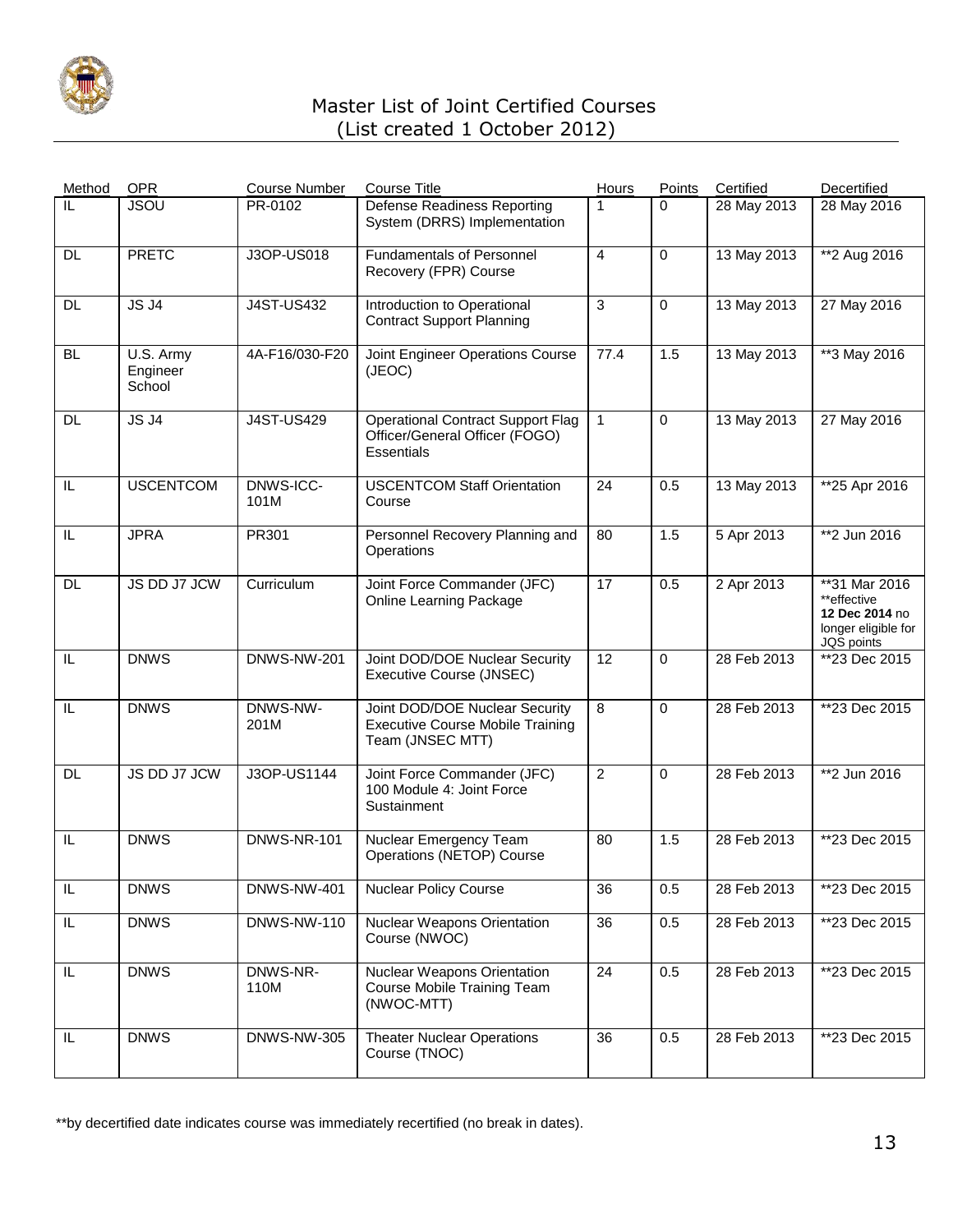

| Method    | <b>OPR</b>                                                   | <b>Course Number</b> | <b>Course Title</b>                                                                                                                                                               | <b>Hours</b>   | Points         | Certified                | Decertified     |
|-----------|--------------------------------------------------------------|----------------------|-----------------------------------------------------------------------------------------------------------------------------------------------------------------------------------|----------------|----------------|--------------------------|-----------------|
| IL        | <b>DNWS</b>                                                  | DNWS-NW-<br>305M     | <b>Theater Nuclear Operations</b><br>Course Mobile Training Team<br>(TNOC MTT)                                                                                                    | 36             | 0.5            | 28 Feb 2013              | **23 Dec 2015   |
| IL        | <b>JCITA</b>                                                 | <b>NA</b>            | Advanced Foreign<br><b>Counterintelligence Operations</b><br>(AFCIO) Course                                                                                                       | 560.5          | $\overline{2}$ | 15 Feb 2013              | **18 Jul 2016   |
| IL        | <b>USA JFK</b><br>Special Warfare<br>Center of<br>Excellence | N/A                  | <b>Advanced Special Operations</b><br>Techniques Level III (ASOTC)                                                                                                                | 920            | $\overline{2}$ | 15 Feb 2013              | **10 Mar 2016   |
| <b>DL</b> | JS DD J7 JCW                                                 | J3OP-US1142          | Joint Force Commander (JFC)<br>100 Module 2: Joint Intelligence                                                                                                                   | 3              | $\mathbf 0$    | 30 Jan 2013              | **12 Dec 2014   |
| <b>DL</b> | <b>OSD AT&amp;L</b>                                          | J4OP-US380           | <b>Introductory Operational Contract</b><br>Support Commander and Staff<br>Course                                                                                                 | $\mathbf{1}$   | $\mathbf 0$    | 30 Jan 2013              | 29 May 2015     |
| <b>DL</b> | <b>DMRTI</b>                                                 | J3OP-US260           | <b>Emergency Preparedness</b><br>Response Course - Operator                                                                                                                       | 5              | $\Omega$       | $\overline{30}$ Jan 2013 | $*$ 14 Jan 2016 |
| <b>DL</b> | <b>DMRTI</b>                                                 | JSOP-US258           | <b>Emergency Preparedness</b><br>Response Course - Clinician                                                                                                                      | 8.5            | $\pmb{0}$      | 17 Jan 2013              | **14 Jan 2016   |
| IL        | <b>JMITC</b>                                                 | <b>NA</b>            | Defense Intelligence Agency's<br>Human Factors Analyst Course                                                                                                                     | 40             | $\mathbf{1}$   | 14 Dec 2012              | **12 Jan 2016   |
| <b>DL</b> | <b>DMRTI</b>                                                 | J3OP-US261-<br>HB    | <b>Emergency Preparedness</b><br>Response Course - Basic<br>Awareness                                                                                                             | 1.5            | $\mathbf 0$    | 14 Dec 2012              | **29 Sep 2014   |
| <b>DL</b> | JS DD J7 JCW                                                 | J3OP-US1141          | Joint Force Commander (JFC)<br>100 Module 1: Joint<br>Fundamentals                                                                                                                | $\overline{2}$ | $\mathbf 0$    | 14 Dec 2012              | **15 Sep 2017   |
| IL        | <b>JCITA</b>                                                 | <b>NA</b>            | Advanced Counterintelligence<br>Collections Course (ACICC)<br>Previously called:<br>Military Counterintelligence<br><b>Collection Course (MCC)</b><br>(Change effective Dec 2012) | 275            | $\overline{2}$ | 2 Nov 2012               | **18 Jul 2016   |
| $\sf IL$  | <b>USAID</b>                                                 | N/A                  | Joint Humanitarian Operations<br>Course (JHOC)                                                                                                                                    | 16             | 0.5            | 2 Nov 2012               | **25 Aug 2015   |
| <b>DL</b> | JS J7 JCW                                                    | J3OP-US1147          | JFC 100 Module 7: Joint Fires &<br>Effects: Integrating Lethal & Non-<br>lethal Actions                                                                                           | $\overline{2}$ | $\mathbf 0$    | 5 Oct 2012               | **8 Jun 2015    |
| DL.       | AFSPC/A3T                                                    | N/A                  | <b>Cyber Operations Fundamentals</b><br>Course (COFC)                                                                                                                             | 39             | 0.5            | 26 Sep 2012              | **2 Jun 2016    |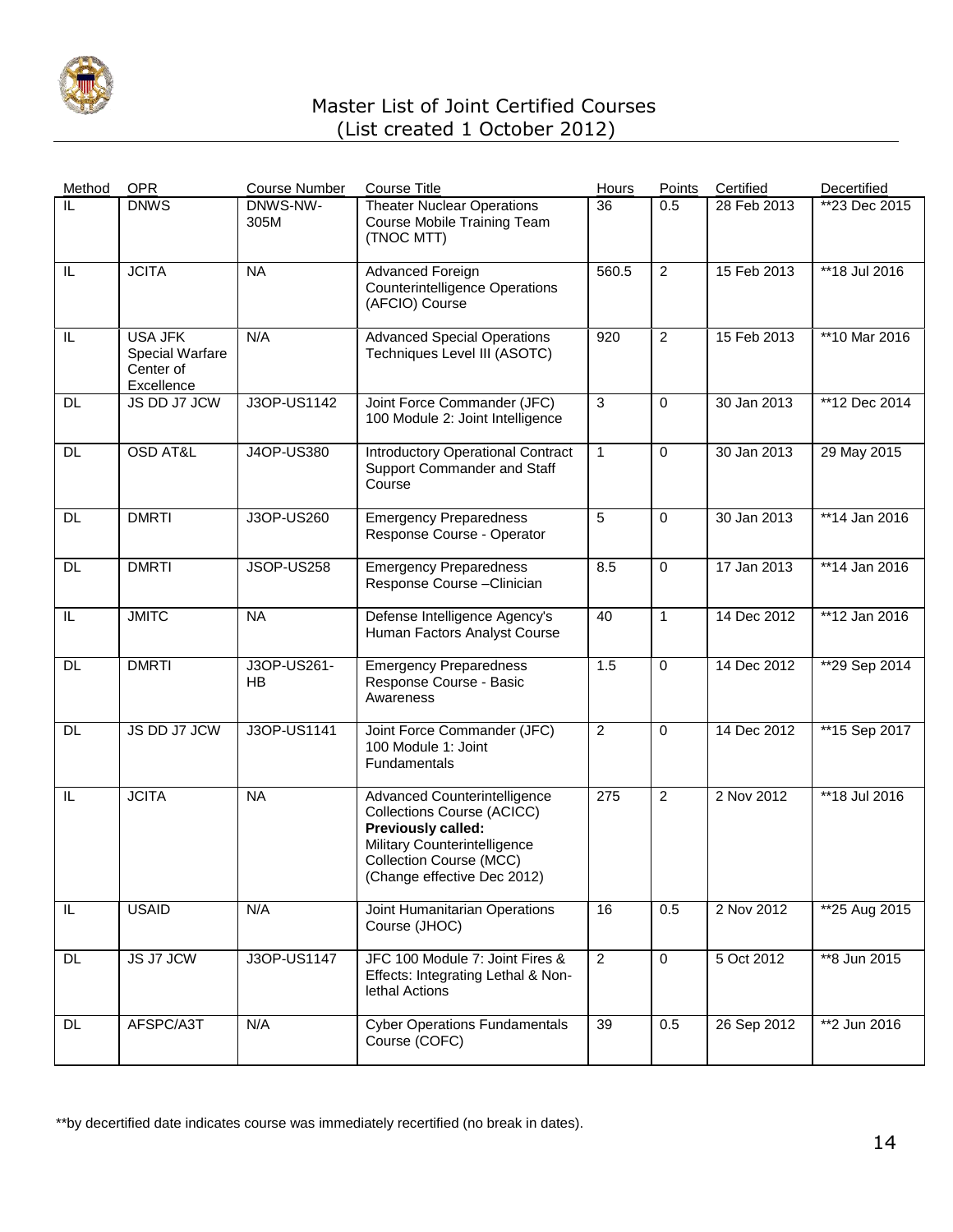

| Method    | <b>OPR</b>                                                        | <b>Course Number</b> | <b>Course Title</b>                                                                                                                | Hours          | Points         | Certified   | Decertified   |
|-----------|-------------------------------------------------------------------|----------------------|------------------------------------------------------------------------------------------------------------------------------------|----------------|----------------|-------------|---------------|
| IL        | OSD(I)<br>Initiatives Group                                       | <b>NA</b>            | <b>Information Environment</b><br>Advanced Analysis (IEAA)                                                                         | 80             | 1.5            | 26 Sep 2012 | **21 Oct 2015 |
| IL        | AFSPC/A3T                                                         | <b>NA</b>            | <b>Cyber Warfare Operations</b><br>Training (previously called -<br>Intermediate Network Warfare<br>Training (INWT)                | 380.5          | $\overline{2}$ | 26 Sep 2012 | 26 Sep 2015   |
| IL        | AFSPC/A3T                                                         | <b>NA</b>            | Network Warfare Bridge Course<br>(NWBC)                                                                                            | 240.5          | $\overline{2}$ | 26 Sep 2012 | 26 Sep 2015   |
| <b>BL</b> | <b>JDTC</b>                                                       | SA2103               | <b>Global Command and Control</b><br>System-Joint (GCCS-J) Integrated<br>Imagery and Intelligence (I3)<br><b>Operator Course</b>   | 34             | 0.5            | 18 Sep 2012 | **13 Oct 2015 |
| DL.       | JS DD J7 JCW                                                      | J3OP-US1141          | Joint Force Commander 100<br>Module 3: Joint Operations                                                                            | $\overline{2}$ | $\mathbf 0$    | 4 Sep 2012  | **15 Dec 2015 |
| <b>DL</b> | JS DD J7 JCW                                                      | J3OP-US1141          | Joint Force Commander 100<br>Module 6: Joint Command,<br>Control, and Communications                                               | $\overline{2}$ | $\mathbf 0$    | 4 Sep 2012  | **21 Oct 2015 |
| IL        | <b>Joint Forces</b><br><b>Staff College</b>                       | N/A                  | Joint Information Operations<br>Course                                                                                             | 66.5           | 1.5            | 2 Aug 2012  | 26 May 2015   |
| IL        | <b>USCYBERCOM</b><br>J72                                          | <b>NA</b>            | Joint Network Attack Course<br>(JNAC)                                                                                              | 160            | $\overline{2}$ | 12 Jul 2012 | **27 May 2015 |
| <b>BL</b> | Defense Cover<br>Office                                           | N/A                  | <b>Advanced Technicians Course</b><br>(ATC)<br><b>Previously called:</b><br>Joint Operations Support<br>Technicians Course - Basic | 120            | $\overline{2}$ | 12 Jul 2012 | **27 May 2015 |
| <b>BL</b> | <b>HUMINT</b><br><b>Training Joint</b><br>Center of<br>Excellence | <b>NA</b>            | Source Operations Course (SOC)                                                                                                     | 832            | $\overline{2}$ | 12 Jul 2012 | **2 Jun 2016  |
| IL        | <b>ASOpS</b>                                                      | N/A                  | Space Operations Course -<br>Executive (SOC-E)                                                                                     | 16             | 0.5            | 8 Jun 2012  | 9 Jun 2015    |
| IL        | <b>USNORTHCOM</b><br>J723                                         | N/A                  | Domestic JTF Commander<br>Training Course (JCTC)                                                                                   | 35             | 0.5            | 5 Jun 2012  | 25 Jun 2015   |
| <b>BL</b> | <b>JDTC</b>                                                       | SA1102               | Global Command and Control<br>System-Joint (GCCS-J) Common<br>Operational Picture (COP) Basic<br>Operator Course                   | 42             | $\mathbf{1}$   | 5 Jun 2012  | **13 Oct 2015 |
| IL        | ASOpS                                                             | N/A                  | Space Operations Course (SOC)<br>(Formerly called: Space<br>Fundamentals Course (SFC))                                             | 80             | 1.5            | 5 Jun 2012  | 9 Jun 2015    |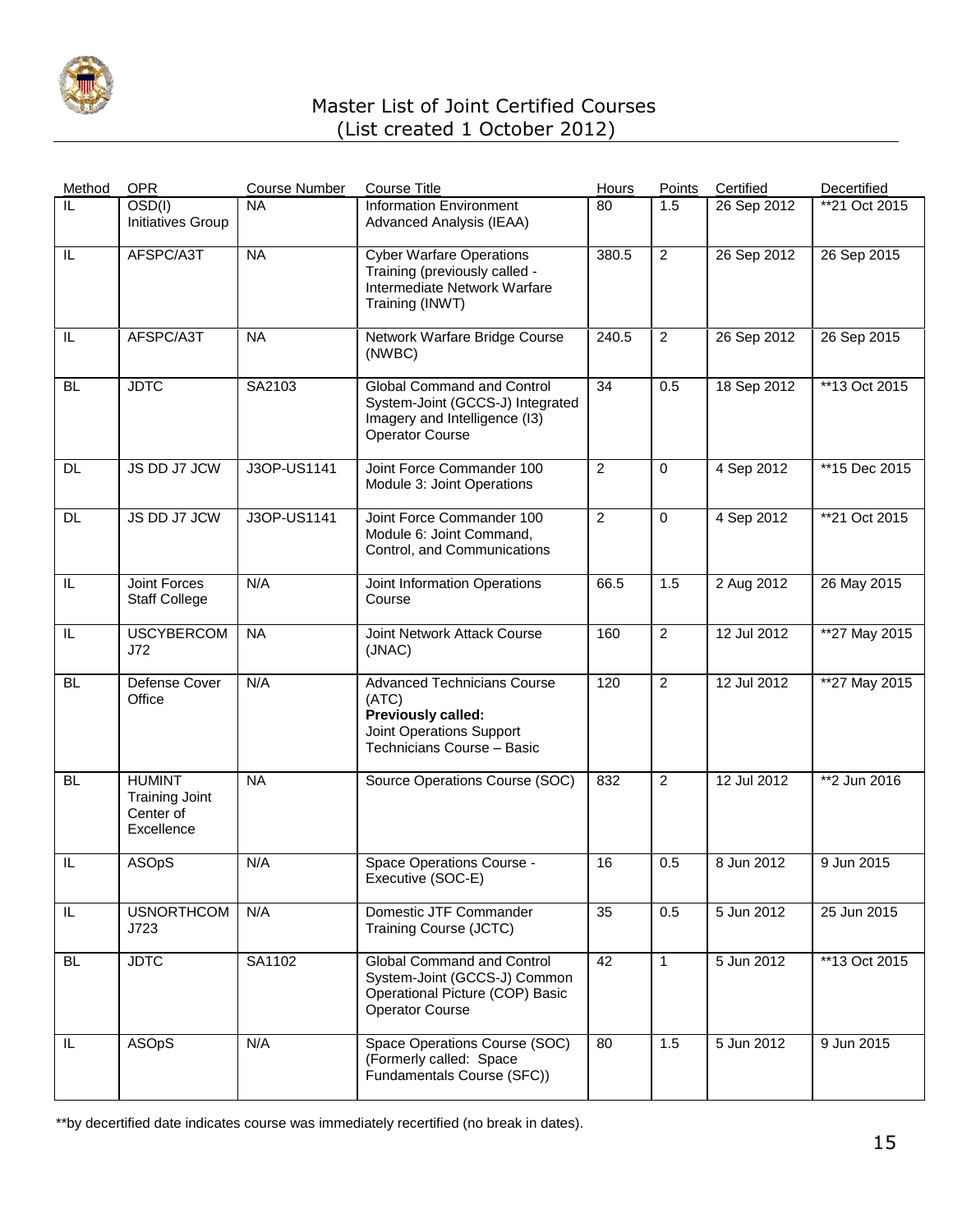

| Method    | <b>OPR</b>                           | <b>Course Number</b> | <b>Course Title</b>                                                                                                                      | Hours           | Points         | Certified   | Decertified    |
|-----------|--------------------------------------|----------------------|------------------------------------------------------------------------------------------------------------------------------------------|-----------------|----------------|-------------|----------------|
| <b>DL</b> | JS/J7                                | J3OP-US1145          | Joint Force Commander (JFC)<br>100 Module 5: Joint Operation<br>Planning                                                                 | $\overline{2}$  | $\Omega$       | 30 Apr 2012 | **15 Dec 2015  |
| <b>DL</b> | JS/J7                                | J3OP-US1148          | Joint Force Commander (JFC)<br>100 Module 8:<br>Interorganizational/<br><b>Multinational Considerations</b>                              | $\overline{2}$  | 0              | 30 Apr 2012 | **27 May 2015  |
| IL        | <b>JEWC</b>                          | <b>NA</b>            | Joint Electronic Warfare Theater<br>Operations Course (JEWTOC)                                                                           | 52.5            | $\mathbf{1}$   | 26 Apr 2012 | **8 Jun 2015   |
| IL        | ASOpS                                | N/A                  | <b>Satellite Communications</b><br>Advanced Course (SATCOM AC)                                                                           | 112.5           | $\overline{2}$ | 9 Mar 2012  | 9 Mar 2015     |
| IL        | <b>JIOMC</b>                         | N/A                  | Defense Intelligence Agency's<br>Intelligence Support to Information<br>Operations                                                       | 40              | $\mathbf{1}$   | 21 Feb 2012 | **25 Feb 2015  |
| IL        | Joint Forces<br><b>Staff College</b> | N/A                  | Joint Information Operations<br><b>Orientation Course</b>                                                                                | 34.5            | 0.5            | 21 Feb 2012 | 21 Jul 2015    |
| IL        | OUSD (I)                             | <b>NA</b>            | <b>Defense Military Deception</b><br>Training Course (DMTC)<br>--Formerly called--<br>Joint Military Deception Training<br>Course (JMTC) | 80              | 1.5            | 5 Jan 2012  | **3 Oct 2014   |
| <b>DL</b> | JS/J7                                | J6OP-US013-<br>04    | Joint Task Force Headquarters<br>Fundamentals 101 Course (JTF-<br>101) Module 4: Information<br>Management                               | $\overline{2}$  | 0              | 27 Dec 2011 | 7 Mar 2013     |
| DL.       | <b>USTRANSCOM</b><br>/TCJ1-C         | J3ST-US006           | Introduction to Defense<br><b>Distribution Course</b>                                                                                    | 2               | 0              | 6 Dec 2011  | 4 Feb 2015     |
| DL        | <b>USTRANSCOM</b>                    | <b>J4OP-US116</b>    | Joint Deployment Distribution<br>Operations Center (JDDOC)<br>Course                                                                     | $\overline{17}$ | 0.5            | 6 Dec 2011  | **31 Mar 2015  |
| IL        | <b>MDA</b>                           | <b>NA</b>            | Ground-based Midcourse Defense<br>(GMD) Missile Defense Officer<br>(MDO) Course                                                          | 201             | $\overline{2}$ | 23 Nov 2011 | $*24$ Jun 2015 |
| $\sf IL$  | USAF-505th<br>Training<br>Squadron   | JAOC2C               | Joint Air Operations C2 Course<br>(JAOC2C)                                                                                               | 74.2            | 1.5            | 14 Oct 2011 | **10 Mar 2015  |
| <b>BL</b> | <b>USAF</b>                          | WCYBER200            | Cyber 200                                                                                                                                | 150             | $\overline{2}$ | 20 Sep 2011 | **31 Aug 2015  |
| <b>BL</b> | <b>USAF</b>                          | WCYBER300            | Cyber 300                                                                                                                                | 95              | 1.5            | 20 Sep 2011 | **31 Aug 2015  |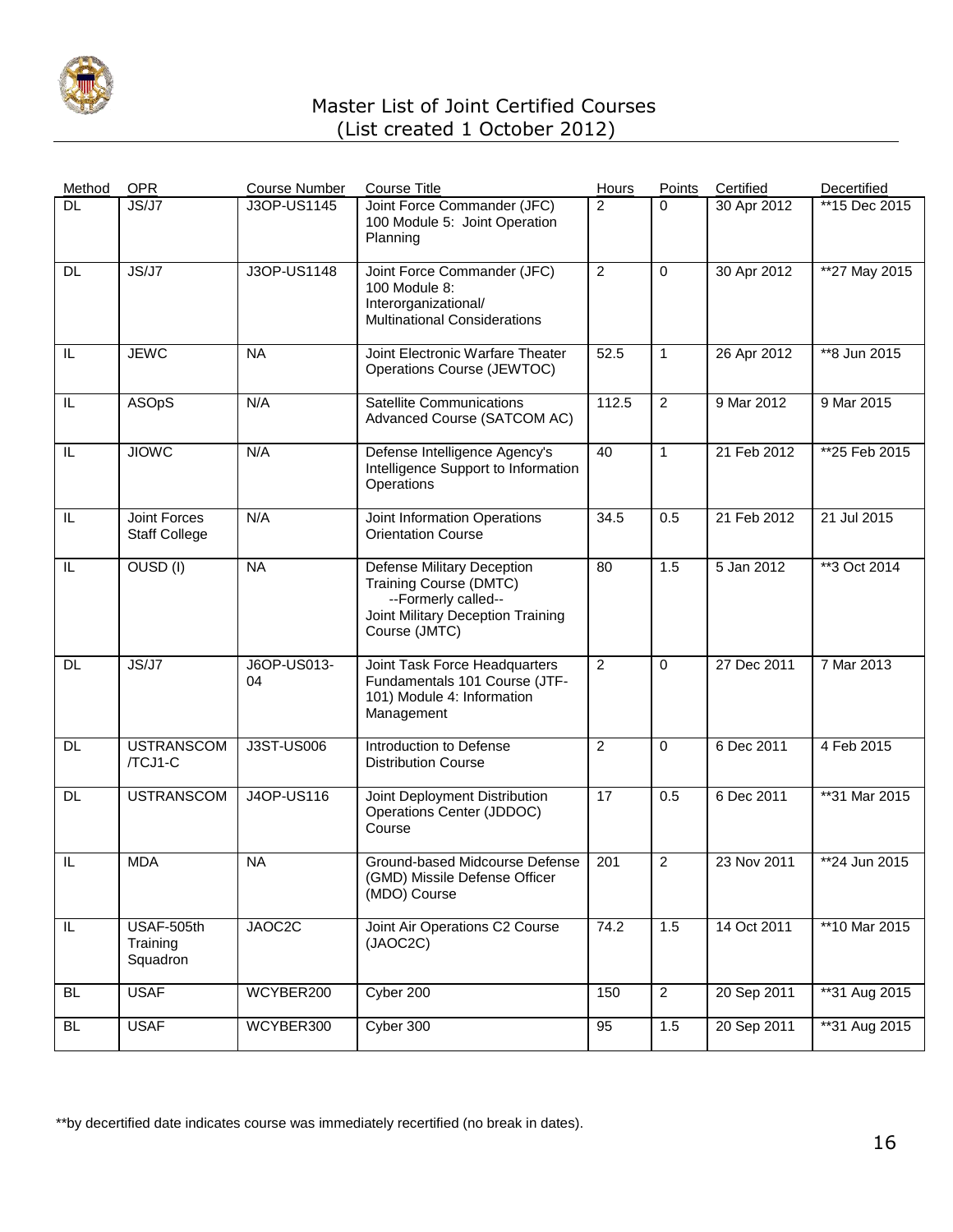

| Method    | <b>OPR</b>                                                        | <b>Course Number</b> | <b>Course Title</b>                                                                                                                              | Hours          | Points         | Certified   | Decertified   |
|-----------|-------------------------------------------------------------------|----------------------|--------------------------------------------------------------------------------------------------------------------------------------------------|----------------|----------------|-------------|---------------|
| DL        | JS/J7                                                             | J6OP-US008-5         | Joint Communication Systems<br>Planners Course Module 5:<br>Introduction to Electromagnetic<br>Spectrum Management                               | 1              | $\Omega$       | 14 Sep 2011 | 8 Jan 2015    |
| DL        | JS/J7                                                             | J6OP-US008-2         | Joint Communication Systems<br>Planners Course Module 2:<br>Introduction to Communications<br><b>Systems and Services</b>                        | $\mathbf{1}$   | $\Omega$       | 14 Sep 2011 | 8 Jan 2015    |
| IL        | Army Signal<br>Center and<br>School                               | <b>NA</b>            | Joint C4 Planners Course<br>(JC4PC)                                                                                                              | 160            | $\overline{c}$ | 13 Sep 2011 | 8 Jan 2015    |
| <b>BL</b> | <b>HUMINT</b><br><b>Training Joint</b><br>Center of<br>Excellence | <b>NA</b>            | <b>Advanced Military Source</b><br>Operations Course (AMSOC)                                                                                     | 560            | $\overline{2}$ | 6 Sep 2011  | 22 Mar 2013   |
| <b>BL</b> | <b>HUMINT</b><br><b>Training Joint</b><br>Center of<br>Excellence | <b>NA</b>            | Joint Interrogation Certification<br>Course (JICC)                                                                                               | 358            | $\overline{2}$ | 6 Sep 2011  | 13 Mar 2014   |
| <b>DL</b> | JS/J7                                                             | JPOP-US761           | <b>Strategic Communications Course</b>                                                                                                           | $\overline{4}$ | 0              | 6 Sep 2011  | 14 Jun 2013   |
| IL        | <b>USAF</b>                                                       | E3OQR17D1<br>0A1A    | Undergraduate Cyber Training<br>(phase 1)                                                                                                        | 400            | $\overline{2}$ | 6 Sep 2011  | **3 Aug 2015  |
| IL        | <b>USAF</b>                                                       | E3OBR17D1<br>0A1A    | Undergraduate Cyber Training<br>(phase 2)                                                                                                        | 520            | $\overline{c}$ | 6 Sep 2011  | **3 Aug 2015  |
| <b>DL</b> | JS/J7                                                             | J6OP-US008-3         | Joint Communication Systems<br>Planners Course Module 3:<br>Introduction to Standardized<br><b>Tactical Entry Point (STEP)</b><br>Teleport       | $\mathbf{1}$   | $\mathbf 0$    | 20 May 2011 | 8 Jan 2015    |
| DL        | JS/J7                                                             | J6OP-US008-4         | Joint Communication Systems<br>Planners Course Module 4:<br>Introduction to Satellite<br>Communications                                          | $\mathbf{1}$   | 0              | 20 May 2011 | 8 Jan 2015    |
| IL        | National<br>Security Space<br>Institute                           | N/A                  | Space 300                                                                                                                                        | 113.5          | $\overline{2}$ | 20 May 2011 | **25 Aug 2014 |
| IL        | Joint Forces<br><b>Staff College</b>                              | N/A                  | Joint Information Operations (IO)<br>Planners Course (JIOPC)                                                                                     | 142            | $\overline{2}$ | 27 Apr 2011 | **15 Dec 2015 |
| <b>DL</b> | JS/J7                                                             | J4OP-US013-<br>17    | Joint Task Force Headquarters<br>Fundamentals 101 Course (JTF-<br>101) Module 17: Introduction to<br>the Role of the Joint Task Force<br>Surgeon | 8              | $\mathbf 0$    | 27 Apr 2011 | 19 Feb 2013   |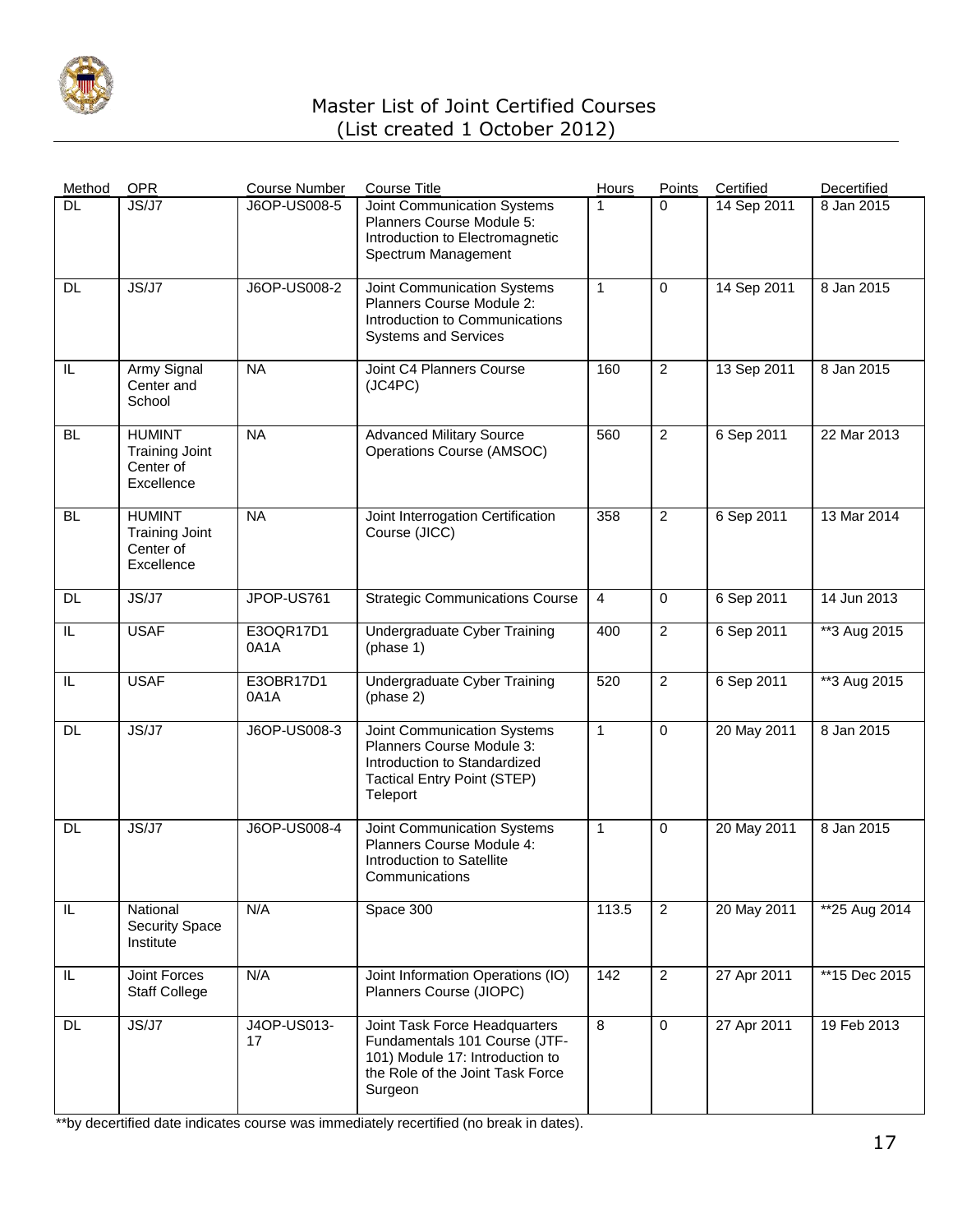

| Method    | <b>OPR</b>                                                        | <b>Course Number</b>                                               | <b>Course Title</b>                                                                                                                                                                                                        | <b>Hours</b> | <b>Points</b>  | Certified   | Decertified    |
|-----------|-------------------------------------------------------------------|--------------------------------------------------------------------|----------------------------------------------------------------------------------------------------------------------------------------------------------------------------------------------------------------------------|--------------|----------------|-------------|----------------|
| IL        | National<br><b>Security Space</b><br>Institute                    | N/A                                                                | Space 200                                                                                                                                                                                                                  | 118          | $\overline{2}$ | 21 Apr 2011 | **13 Aug 2014  |
| <b>BL</b> | <b>DUSD</b>                                                       | <b>NA</b>                                                          | <b>Defense Readiness Reporting</b><br><b>System Operational Employment</b><br>(DRRS OE) Course                                                                                                                             | 23.5         | 0.5            | 18 Apr 2011 | $*23$ Jun 2013 |
| IL        | <b>JSOU</b>                                                       | <b>NA</b>                                                          | Introduction to Irregular Warfare<br>Course (I2WC)<br>(Formally called: Joint<br>Contingency Insurgency Warfare<br>Course (JCIWC))                                                                                         | 24           | 0.5            | 18 Apr 2011 | 15 Apr 2014    |
| <b>DL</b> | JS/J7                                                             | J3OP-US621                                                         | <b>Counterterrorism Course</b>                                                                                                                                                                                             | 6            | $\Omega$       | 31 Mar 2011 | 9 Jan 2015     |
| <b>DL</b> | JS/J7                                                             | J3OP-US625                                                         | Irregular Warfare Stability<br>Operations for Joint Force<br><b>Commanders and Staff Course</b><br>(Stability Operations Course)                                                                                           | 4            | 0              | 31 Mar 2011 | 14 Jun 2013A   |
| IL        | <b>JDTC</b>                                                       | <b>NA</b>                                                          | <b>Internet Common Operational</b><br>Picture (iCOP)                                                                                                                                                                       | 4            | $\mathbf 0$    | 29 Mar 2011 | 15 Jan 2013    |
| IL        | <b>JSOU</b>                                                       | <b>ASOCbT</b>                                                      | <b>Advanced Special Operations</b><br>Combating Terrorism (ASOCbT)<br>Course                                                                                                                                               | 80           | 1.5            | 21 Mar 2011 | 4 Apr 2014     |
| IL        | <b>NDU</b>                                                        | <b>NA</b>                                                          | <b>Reserve Component National</b><br><b>Security Course</b>                                                                                                                                                                | 100          | $\overline{2}$ | 21 Mar 2011 | **23 Apr 2014  |
| IL        | $\overline{\text{JTS}}$                                           | USN:S-3A-<br>0005,<br>USAF:X50FN14<br>N3-014,<br>USA:303JTS00<br>1 | <b>Battle Damage Assessment</b><br>Course                                                                                                                                                                                  | 35           | 0.5            | 9 Mar 2011  | 5 Mar 2014     |
| IL        | <b>Joint Forces</b><br><b>Staff College</b>                       | <b>HLSPC</b>                                                       | <b>Homeland Security Planners</b><br>Course                                                                                                                                                                                | 40           | $\mathbf{1}$   | 9 Mar 2011  | **1 Apr 2014   |
| IL        | <b>HUMINT</b><br><b>Training Joint</b><br>Center of<br>Excellence | ASOC                                                               | Defense Advanced Tradecraft<br>Course (DATC) Previously listed<br>as Defense Advanced Training<br>Course (DATC)<br>Previously called:<br><b>Advanced Source Operations</b><br>Course (ASOC)<br>(Change effective Dec 2012) | 720          | 2              | 28 Feb 2011 | **1 Apr 2014   |
| DL.       | JS/J7                                                             | J3OP-US623                                                         | Foreign Internal Defense (FID) for<br>Joint Force Commanders and<br><b>Staff Course</b>                                                                                                                                    | 5            | $\Omega$       | 16 Feb 2011 | 14 Jun 2013A   |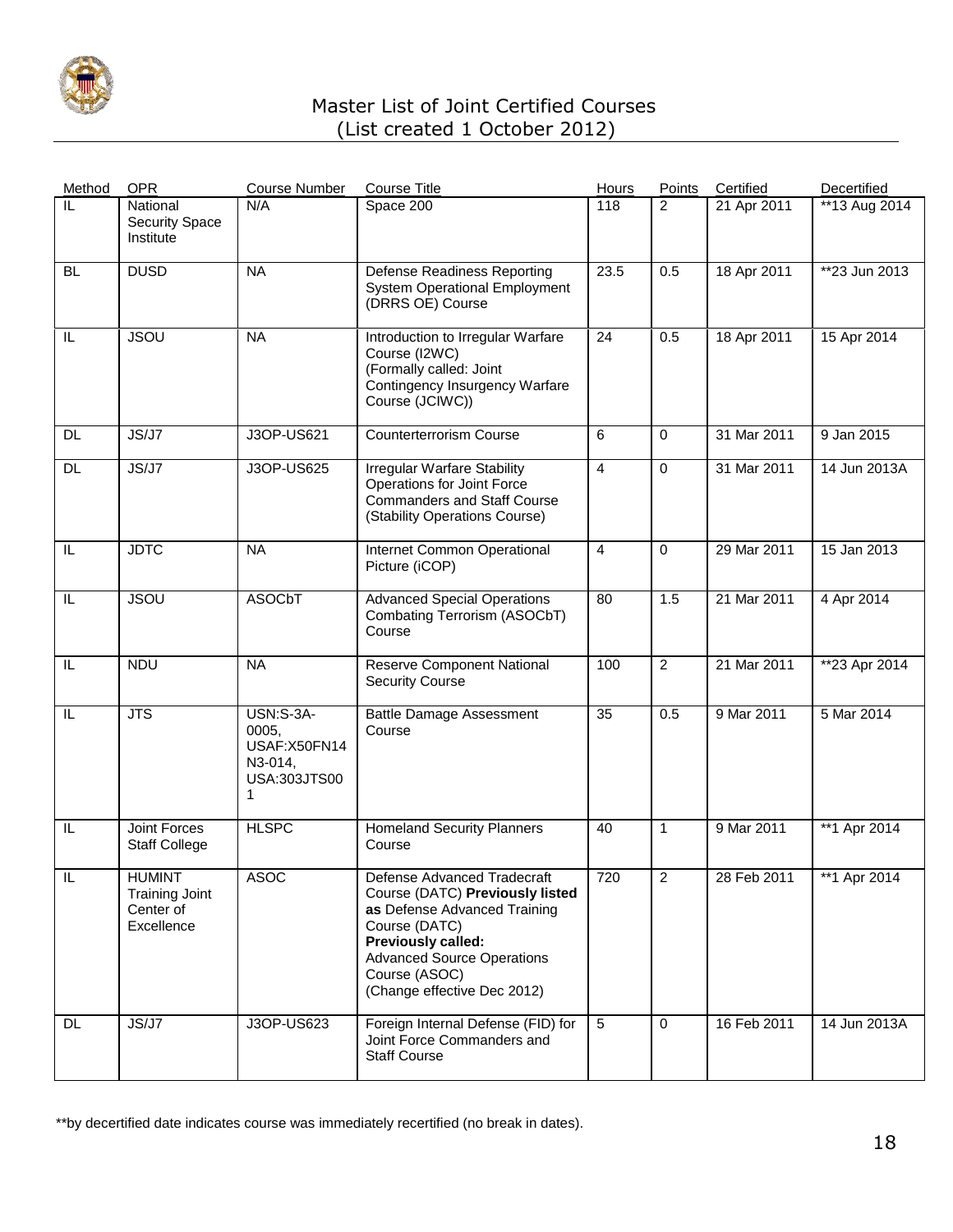

| Method    | OPR                      | <b>Course Number</b> | <b>Course Title</b>                                                                                                  | Hours          | Points         | Certified   | Decertified    |
|-----------|--------------------------|----------------------|----------------------------------------------------------------------------------------------------------------------|----------------|----------------|-------------|----------------|
| IL        | <b>JTS</b>               | <b>NA</b>            | <b>Joint Targeting Applications</b><br>Course                                                                        | 40             | 1              | 16 Feb 2011 | **19 Feb 2014  |
| IL        | <b>JTS</b>               | <b>NA</b>            | Joint Targeting School Staff<br>Course                                                                               | 85             | 1.5            | 16 Feb 2011 | ** 5 Mar 2014  |
| IL        | <b>JTS</b>               | <b>NA</b>            | <b>Collateral Damage Estimate</b><br>(CDE) Course                                                                    | 40             | $\mathbf{1}$   | 1 Feb 2011  | **6 Feb 2014   |
| <b>BL</b> | <b>RPAD</b>              | <b>NA</b>            | <b>Defense Readiness Reporting</b><br>System (DRRS) 101 - Staff                                                      | $\mathbf{1}$   | $\Omega$       | 1 Feb 2011  | 7 Feb 2014     |
| IL        | <b>UFMCS</b>             | <b>NA</b>            | <b>Red Team Members Course</b>                                                                                       | 382            | $\overline{2}$ | 27 Jan 2011 | **6 Mar 2014   |
| IL        | <b>UFMCS</b>             | <b>NA</b>            | Stop-Gap Red Team Leader<br>Course                                                                                   | 472            | $\overline{2}$ | 27 Jan 2011 | **6 Mar 2014   |
| <b>DL</b> | <b>NGB</b>               | <b>NA</b>            | Joint Domestic Operations Course<br>(JDOC)                                                                           | 50             | $\mathbf{1}$   | 14 Jan 2011 | **9 Jul 2014   |
| <b>DL</b> | <b>USA</b>               | J3ST-US010           | Defense Support of Civil<br>Authorities (DSCA) Phase I<br>Course                                                     | 6              | $\mathbf 0$    | 11 Jan 2011 | $*20$ Jan 2014 |
| DL        | JS/J7                    | J3OP-US620           | Irregular Warfare Overview for<br>Joint Force Commanders and<br><b>Staff Course</b>                                  | 5              | $\mathbf 0$    | 7 Jan 2011  | 14 Jun 2013A   |
| <b>DL</b> | <b>RPAD</b>              | <b>NA</b>            | Defense Readiness Reporting<br>System (DRRS) Introduction<br>Class                                                   | $\overline{2}$ | $\Omega$       | 8 Dec 2010  | 7 Feb 2014     |
| DL        | Joint Spectrum<br>Center | <b>NA</b>            | Joint Spectrum Supportability and<br>Electromagnetic Environmental<br><b>Effects Operational Awareness</b><br>Course | 1.5            | $\Omega$       | 8 Dec 2010  | 7 Feb 2014     |
| IL        | <b>UFMCS</b>             | 9E-F17/920-F7        | Red Team Leaders Course                                                                                              | 720            | $\overline{2}$ | 19 Nov 2010 | **6 Mar 2014   |
| <b>DL</b> | <b>JPRA</b>              | <b>J3TA-US022</b>    | SERE 100.1, Code of Conduct<br><b>Training Course</b>                                                                | 6              | 0              | 19 Nov 2010 | **9 Jun 2014   |
| IL        | <b>DNWS</b>              | <b>DNWS-NW-201</b>   | Joint DOD/DOE Nuclear Surety<br>Executive Course (JNSEC)                                                             | 13             | $\mathbf 0$    | 25 Oct 2010 | **27 Feb 2013  |
| IL        | <b>DNWS</b>              | <b>DNWS-NR-250</b>   | Joint Nuclear Explosive Ordnance<br>Disposal (JNEODC) Course                                                         | 40             | $\mathbf{1}$   | 25 Oct 2010 | 10 Feb 2014    |
| IL        | <b>DNWS</b>              | <b>DNWS-NW-401</b>   | <b>Nuclear Policy Course</b>                                                                                         | 40             | $\mathbf{1}$   | 25 Oct 2010 | **27 Feb 2013  |
| IL        | <b>DNWS</b>              | DNWS-NW-<br>110M     | Nuclear Weapons Familiarization<br>Seminar (NWFS)                                                                    | 24             | 0.5            | 25 Oct 2010 | **27 Feb 2013  |
|           |                          |                      |                                                                                                                      |                |                |             |                |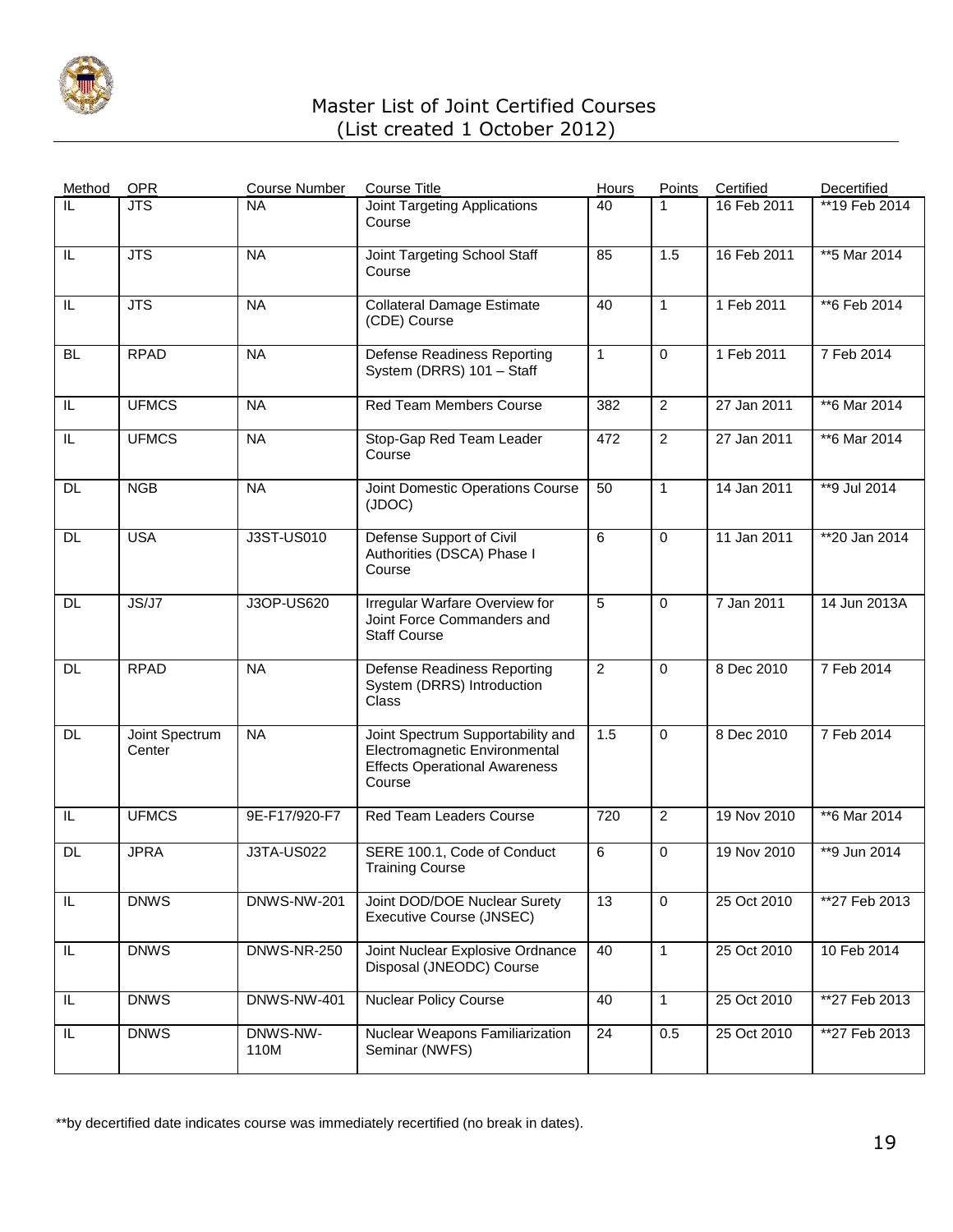

| Method    | <b>OPR</b>                 | <b>Course Number</b>                             | <b>Course Title</b>                                                                                                                     | Hours          | Points         | Certified   | Decertified     |
|-----------|----------------------------|--------------------------------------------------|-----------------------------------------------------------------------------------------------------------------------------------------|----------------|----------------|-------------|-----------------|
| IL        | <b>DNWS</b>                | <b>DNWS-NW-110</b>                               | <b>Nuclear Weapons Orientation</b><br>Course (NWOC)                                                                                     | 36             | 0.5            | 25 Oct 2010 | **27 Feb 2013   |
| IL.       | <b>DNWS</b>                | <b>DNWS-NW-305</b>                               | <b>Theater Nuclear Operations</b><br>Course (TNOC)                                                                                      | 36             | 0.5            | 25 Oct 2010 | **27 Feb 2013   |
| IL        | <b>DNWS</b>                | DNWS-NW-<br>305M                                 | <b>Theater Nuclear Operations Staff</b><br>Course (TNOSC)                                                                               | 32             | 0.5            | 25 Oct 2010 | **27 Feb 2013   |
| IL        | <b>MDA</b>                 | <b>J-BTEC 325</b>                                | <b>Ballistic Missile Defense System</b><br>(BMDS) Executive Seminar<br>Course                                                           | $\overline{4}$ | $\mathbf 0$    | 18 Oct 2010 | **14 Jul 2013   |
| IL        | <b>MDA</b>                 | <b>J-BETC 201</b>                                | <b>Ballistic Missile Defense System</b><br>(BMDS) Staff Course                                                                          | 14             | $\mathbf 0$    | 18 Oct 2010 | **14 Jul 2013   |
| <b>BL</b> | <b>JDTC</b>                | SA3001                                           | Global Command and Control<br>System-Joint (GCCS-J) Common<br>Operational Picture (COP)<br>Advanced V4.2.0.X ("GCCS-J<br>COP Advanced") | 40             | $\mathbf{1}$   | 12 Oct 2010 | **23 Oct 2013   |
| IL        | <b>JACI</b><br>Directorate | <b>USA: 2E-</b><br>F229/250-F55                  | Joint Operational Fires and<br><b>Effects Course</b>                                                                                    | 78.8           | 1.5            | 5 Oct 2010  | 5 Oct 2013      |
| IL        | <b>MDA</b>                 | <b>SBC604</b>                                    | <b>Ground Based Midcourse</b><br>Defense (GMD) Course                                                                                   | 36.5           | 0.5            | 16 Sep 2010 | ** 16 Apr 2014  |
| IL        | <b>MDA</b>                 | CMOCBC605                                        | Ground-Based Midcourse<br>Defense (GMD)<br>NORAD/USNORTHCOM<br>Command Center, N2C2, Basic<br>Course                                    | 32             | 0.5            | 16 Sep 2010 | $*$ 16 Apr 2014 |
| IL        | <b>NGB</b>                 | <b>NA</b>                                        | <b>JTF/JFHQ Joint Staff Training</b><br>Course (JSTC) - IL                                                                              | 32             | 0.5            | 16 Sep 2010 | **16 Apr 2014   |
| IL        | <b>JACI</b><br>Directorate | <b>USA: ATRRS</b><br>2E-F229/250-<br><b>ASIL</b> | Joint Fires Observer Course                                                                                                             | 648.2          | $\overline{2}$ | 16 Sep 2010 | **9 Jul 2014    |
| DL        | <b>JACI</b><br>Directorate | J3OP-US112                                       | Joint Fires Observer<br><b>Familiarization Course</b>                                                                                   | 22             | 0.5            | 16 Sep 2010 | 25 Feb 2014     |
| BL.       | <b>JDTC</b>                | FP1000                                           | Joint Capabilities Requirements<br>Manager (JCRM) Course                                                                                | 30             | 0.5            | 23 Aug 2010 | $*23$ Jun 2013  |
| IL        | <b>JDTC</b>                | <b>JCRM-FM</b>                                   | Joint Capabilities Requirements<br>Manager - Functional Managers<br>Course (JCRM-FM)                                                    | 16             | 0.5            | 23 Aug 2010 | 23 Aug 2013     |
| IL.       | <b>JPRA</b>                | PR 290                                           | Joint Personnel Recovery (PR)<br><b>Fundamentals for Commanders</b><br>and Staffs                                                       | 19             | 0.5            | 16 Aug 2010 | **12 Aug 2013   |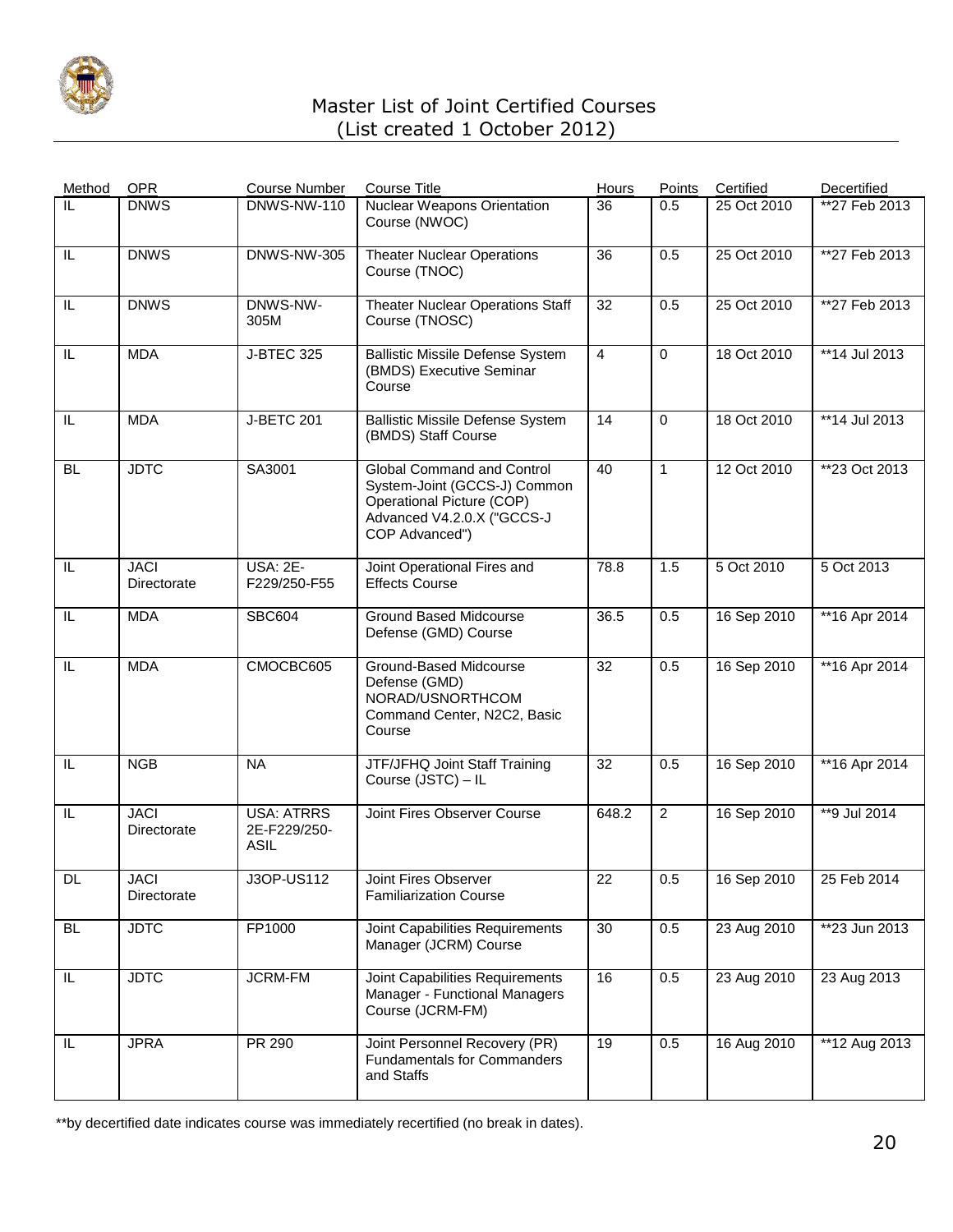

| Method                  | <b>OPR</b>                                                      | <b>Course Number</b> | <b>Course Title</b>                                                                 | Hours | Points         | Certified   | Decertified   |
|-------------------------|-----------------------------------------------------------------|----------------------|-------------------------------------------------------------------------------------|-------|----------------|-------------|---------------|
| $\overline{\mathbb{L}}$ | US Army<br>Command and<br><b>General Staff</b><br>College       | A504                 | <b>Homeland Security</b>                                                            | 24    | 0.5            | 4 Aug 2010  | 4 Aug 2013    |
| <b>BL</b>               | <b>NMITC</b>                                                    | <b>NA</b>            | Marine Air-Ground Task Force<br><b>CI/HUMINT</b>                                    | 407   | $\overline{2}$ | 4 Aug 2010  | **24 Mar 2014 |
| IL                      | <b>DNWS</b>                                                     | DNWS-ICC-101         | Weapons of Mass Destruction<br>Command, Control, and<br>Coordination Course (WMDC3) | 40    | $\mathbf{1}$   | 4 Aug 2010  | 5 Oct 2012    |
| IL                      | <b>DNWS</b>                                                     | <b>DNWS-NR-002</b>   | <b>Commander and Staff</b><br>Radiological Accident Response<br>(CASNAR) Workshop   | 16    | 0.5            | 22 Jul 2010 | 5 Oct 2012    |
| IL                      | JSJ7                                                            | <b>NA</b>            | Joint Meteorology and<br>Oceanography (METOC) Officer<br>(JMO) Course (JMOC)        | 32    | 0.5            | 22 Jul 2010 | **27 Aug 2013 |
| IL                      | <b>JSOU</b>                                                     | <b>NA</b>            | Joint Special Operations Staff<br>Officer Course (JSOSOC)                           | 35    | 0.5            | 22 Jul 2010 | 13 Feb 2013   |
| IL                      | <b>DNWS</b>                                                     | DNWS-NR-002          | <b>Commander and Staff</b><br>Radiological Accident Response<br>Seminar             | 8     | $\mathbf 0$    | 6 Jul 2010  | 5 Oct 2012    |
| IL                      | <b>DNWS</b>                                                     | <b>NA</b>            | Nuclear Emergency Team<br>Operations (NETOP) Course                                 | 80    | 1.5            | 28 Jun 2010 | **27 Feb 2013 |
| IL                      | <b>DNWS</b>                                                     | DNWS-ICC-<br>101M    | Weapons of Mass Destruction<br>Incident Response Workshop<br>(WMDIRW)               | 24    | 0.5            | 28 Jun 2010 | 5 Oct 2012    |
| IL                      | Joint<br>Counterintellige<br>nce Training<br>Academy<br>(JCITA) | N/A                  | Counterintelligence Surveillance<br>Course (CSC)                                    | 295   | $\overline{2}$ | 21 Jun 2010 | **23 Apr 2014 |
| IL                      | <b>JID</b>                                                      | JT-201               | Link 16 Planner Course                                                              | 88    | 1.5            | 21 Jun 2010 | 27 Aug 2013   |
| IL                      | <b>JID</b>                                                      | JT-220               | Link 16 Unit Manager (LUM)<br>Course                                                | 40    | $\mathbf{1}$   | 21 Jun 2010 | **6 Nov 2013  |
| IL.                     | <b>DNWS</b>                                                     | DNWS-ICC-205         | Nuclear Radiological Incident<br>Response Practicum (NRIP)                          | 24    | 0.5            | 21 Jun 2010 | 5 Oct 2012    |
| IL                      | <b>DNWS</b>                                                     | DNWS-ICC-302         | Nuclear and Radiological Incident<br>Management (NRIM)                              | 32    | 0.5            | 21 Jun 2010 | 5 Oct 2012    |
| IL                      | <b>USCENTCOM</b>                                                | DNWS-ICC-<br>101M    | <b>USCENTCOM Staff Orientation</b><br>Course                                        | 24    | 0.5            | 21 Jun 2010 | **12 May 2013 |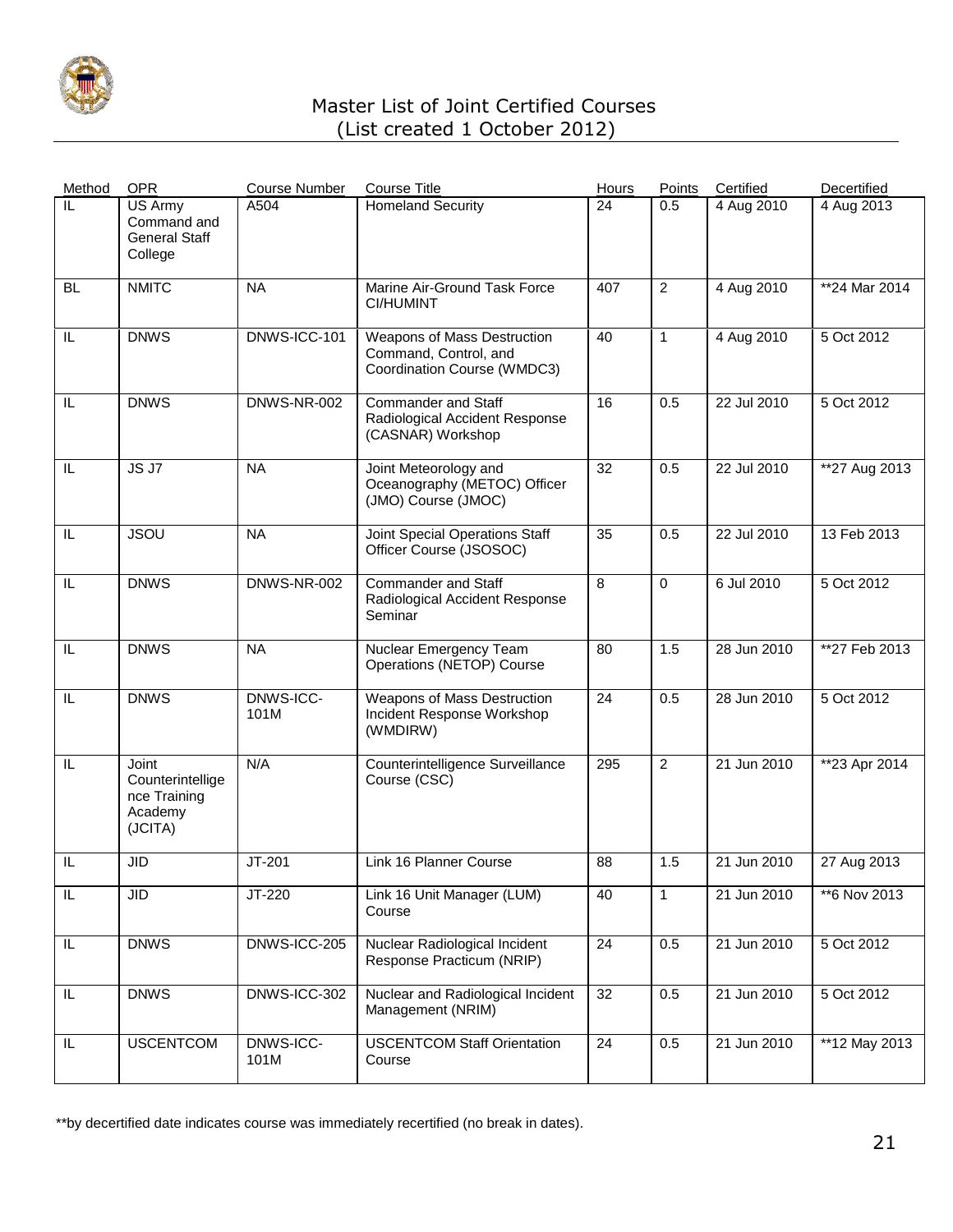

| Method    | <b>OPR</b>                                                        | <b>Course Number</b> | <b>Course Title</b>                                                                                                                                                                                                  | Hours           | Points         | Certified   | Decertified   |
|-----------|-------------------------------------------------------------------|----------------------|----------------------------------------------------------------------------------------------------------------------------------------------------------------------------------------------------------------------|-----------------|----------------|-------------|---------------|
| IL        | <b>JID</b>                                                        | JT 301               | Joint Interface Control Officers<br>Course                                                                                                                                                                           | 180             | 2              | 16 Jun 2010 | **6 Nov 2013  |
| IL        | <b>JID</b>                                                        | $JT-102$             | Multi-Tact Data Link (TDL) Adv Jt<br>Intop (MAJIC)                                                                                                                                                                   | 80              | 1.5            | 16 Jun 2010 | **6 Nov 2013  |
| IL        | <b>HUMINT</b><br><b>Training Joint</b><br>Center of<br>Excellence | <b>NA</b>            | Defense Strategic Debriefing<br>Course (DSDC)                                                                                                                                                                        | 280             | $\overline{2}$ | 9 Jun 2010  | **16 Jun 2013 |
| IL        | <b>JSOU</b>                                                       | PR-0102              | <b>Defense Readiness Reporting</b><br>System (DRRS) Implementation                                                                                                                                                   | $\mathbf{1}$    | $\Omega$       | 3 Jun 2010  | **27 May 2013 |
| IL        | <b>JDTC</b>                                                       | FP2901               | JOPES Functional Managers (FM)<br>Course                                                                                                                                                                             | 32              | 0.5            | 3 Jun 2010  | 1 Jul 2013    |
| <b>BL</b> | <b>JDTC</b>                                                       | JD1102               | <b>JOPES Support Personnel</b><br>(JSPC) Course                                                                                                                                                                      | 35              | 0.5            | 3 Jun 2010  | **23 Jun 2013 |
| DL        | <b>JFIIT</b>                                                      | J3TA-US014           | Introduction to Joint Nonlethal<br>Attack Electronic Warfare (EW),<br>and Suppression of Enemy Air<br>Defenses (SEAD) Course                                                                                         | 3               | $\mathbf 0$    | 24 May 2010 | 28 May 2013   |
| IL        | <b>JDTC</b>                                                       | FP3101               | JOPES Action Officer (JAOC)<br>Course                                                                                                                                                                                | 35              | 0.5            | 24 May 2010 | **16 Jun 2013 |
| IL        | <b>JIOC</b>                                                       | <b>JTC-I 04</b>      | <b>Basic Intelligence Planning</b><br>Course                                                                                                                                                                         | 40              | $\mathbf{1}$   | 17 May 2010 | 13 Feb 2013   |
| IL        | <b>JIOC</b>                                                       | <b>JTC-I 14</b>      | Joint Intelligence Preparation of<br>the Operational Environment<br>Course (JIPOE)                                                                                                                                   | $\overline{32}$ | 0.5            | 3 May 2010  | 21 Mar 2012   |
| IL        | <b>JID</b>                                                        | $JT-101$             | Link 16 Joint Interoperability<br>Course                                                                                                                                                                             | 23              | 0.5            | 3 May 2010  | 13 Jun 2013   |
| <b>DL</b> | <b>JID</b>                                                        | J3OP-US109           | Link 16 Joint Interoperability<br>Course                                                                                                                                                                             | 33              | 0.5            | 3 May 2010  | **25 Feb 2015 |
| DL.       | SOC-JC                                                            | J3ST-US026           | Joint Special Operations<br>University (JSOU): Joint Special<br>Operations Task Force (JSOTF)<br>Course (Previously named: Phase<br>1: Joint Special Operations Task<br>Force (JSOTF) Course Individual<br>Training) | 16              | 0.5            | 3 May 2010  | **1 Apr 2014  |
| IL        | <b>JID</b>                                                        | JT-105               | <b>USMTF Automated Message</b><br><b>Preparation Course</b>                                                                                                                                                          | 8               | $\mathbf 0$    | 3 May 2010  | 7 Jan 2014    |
| IL.       | <b>JID</b>                                                        | JT-205               | <b>USMTF Managers Course</b>                                                                                                                                                                                         | 20              | 0.5            | 3 May 2010  | 7 Jan 2014    |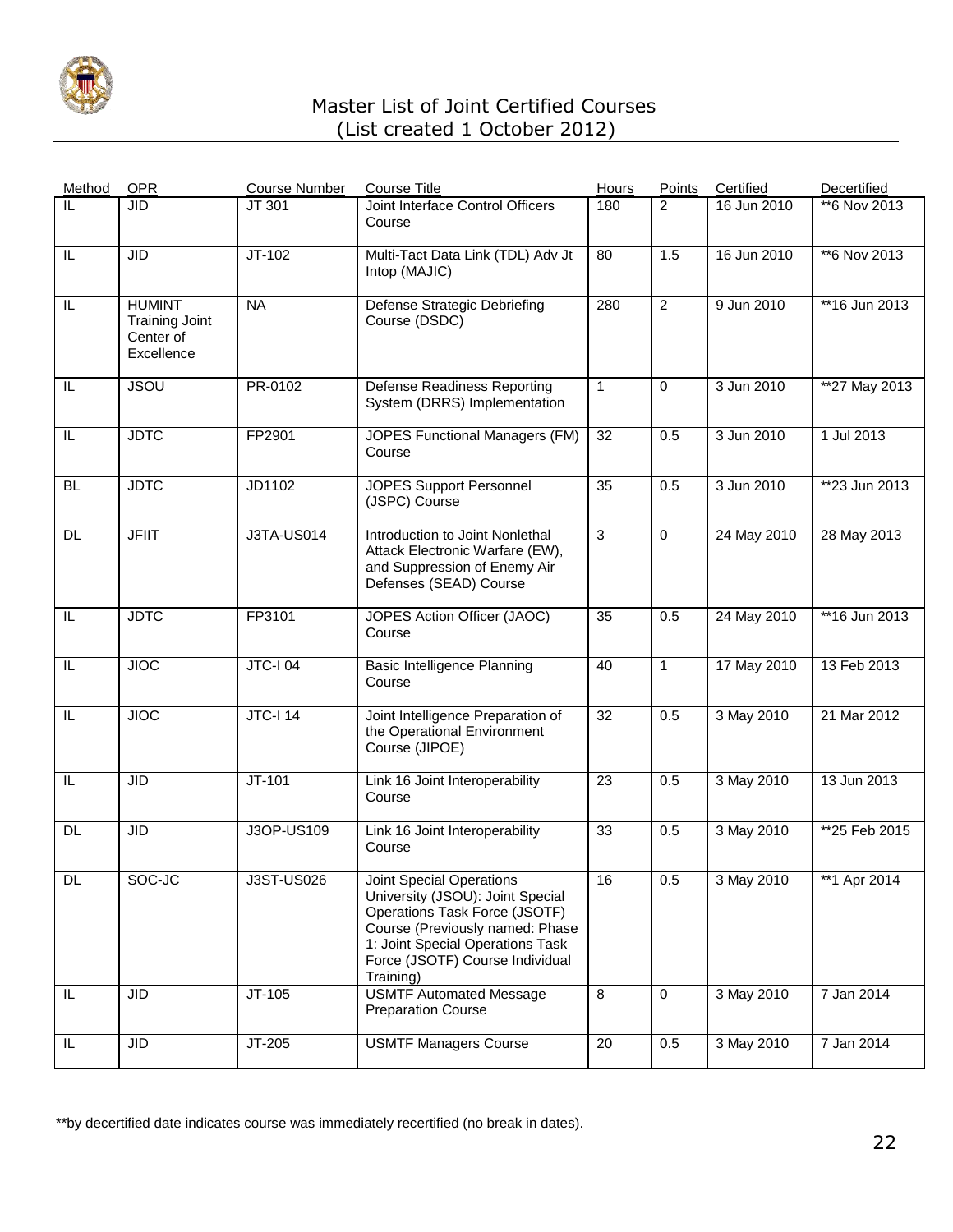

| Method    | <b>OPR</b>                                                        | <b>Course Number</b> | <b>Course Title</b>                                                                                                   | <b>Hours</b>   | Points         | Certified   | Decertified     |
|-----------|-------------------------------------------------------------------|----------------------|-----------------------------------------------------------------------------------------------------------------------|----------------|----------------|-------------|-----------------|
| <b>DL</b> | <b>JFIIT</b>                                                      | <b>J3TA-US016</b>    | Introduction to Joint Interdiction<br><b>Operations Course</b>                                                        | 3              | $\Omega$       | 14 Apr 2010 | 14 Apr 2013     |
| IL        | <b>MDA</b>                                                        | <b>J-BTEC 301</b>    | <b>Ballistic Missile Defense System</b><br>(BMDS) Planning and<br><b>Employment Course</b>                            | 36             | 0.5            | 8 Apr 2010  | **14 Jul 2013   |
| <b>DL</b> | <b>JPRA</b>                                                       | J3OP-US018           | <b>Fundamentals of Personnel</b><br>Recovery (FPR) Course                                                             | 3.5            | $\mathbf 0$    | 8 Apr 2010  | **12 May 2013   |
| IL        | <b>JCITA</b>                                                      | <b>NA</b>            | Countersurveillance-Surveillance<br>Detection Course (CSSD)                                                           | 139.5          | $\overline{2}$ | 6 Apr 2010  | 13 Jun 2013     |
| DL        | <b>JFIIT</b>                                                      | J3OP-US015           | Introduction to Integrated<br>Maneuver and Fires in the<br><b>Operational Area Course</b>                             | 2              | $\mathbf 0$    | 6 Apr 2010  | 6 Apr 2013      |
| IL        | <b>JCITA</b>                                                      | N/A                  | <b>Advanced CI Investigations</b><br>Course --Formally called --<br>National Security Investigations<br>Course (NSIC) | 345            | $\overline{2}$ | 6 Apr 2010  | 21 Nov 2014     |
| <b>BL</b> | U.S. Army<br>Engineer<br>School                                   | 4A-F16/030-F20       | Joint Engineer Operations Course<br>(JEOC)                                                                            | 40             | $\mathbf{1}$   | 1 Mar 2010  | $*$ 12 May 2013 |
| DL.       | <b>JSOU</b>                                                       | J3OP-US343           | <b>SSGN-Joint Special Operations</b><br>Task Force (JSOTF) Training<br>Course                                         | $\mathbf{3}$   | $\mathbf 0$    | 11 Feb 2010 | 30 Apr 2013     |
| IL        | <b>HUMINT</b><br><b>Training Joint</b><br>Center of<br>Excellence | <b>ASOTC</b>         | <b>Advanced Special Operations</b><br>Techniques Level III (ASOTC)                                                    | 2900           | $\overline{2}$ | 28 Jan 2010 | **14 Feb 2013   |
| <b>DL</b> | OSD P&R                                                           | J4OP-US380           | <b>Introductory Operational Contract</b><br>Support (OCS) Commander and<br><b>Staff Course</b>                        | $\mathbf{1}$   | $\mathbf 0$    | 20 Jan 2010 | **29 Jan 2013   |
| <b>DL</b> | <b>OSD P&amp;R</b>                                                | J3OP-US261           | <b>Emergency Preparedness</b><br>Response Course (EPRC): Basic<br>Awareness Course                                    | $\overline{c}$ | $\mathbf 0$    | 9 Dec 2009  | **13 Dec 2012   |
| <b>DL</b> | OSD P&R                                                           | J3OP-US258           | <b>Emergency Preparedness</b><br>Response Course (EPRC):<br><b>Clinician Short Course</b>                             | $\mathbf{3}$   | $\mathbf 0$    | 9 Dec 2009  | **16 Jan 2013   |
| DL.       | OSD P&R                                                           | <b>J3OP-US262</b>    | <b>Emergency Preparedness</b><br>Response Course (EPRC):<br><b>Executive/ Commander Course</b>                        | 6              | $\mathbf 0$    | 9 Dec 2009  | 9 Dec 2012      |